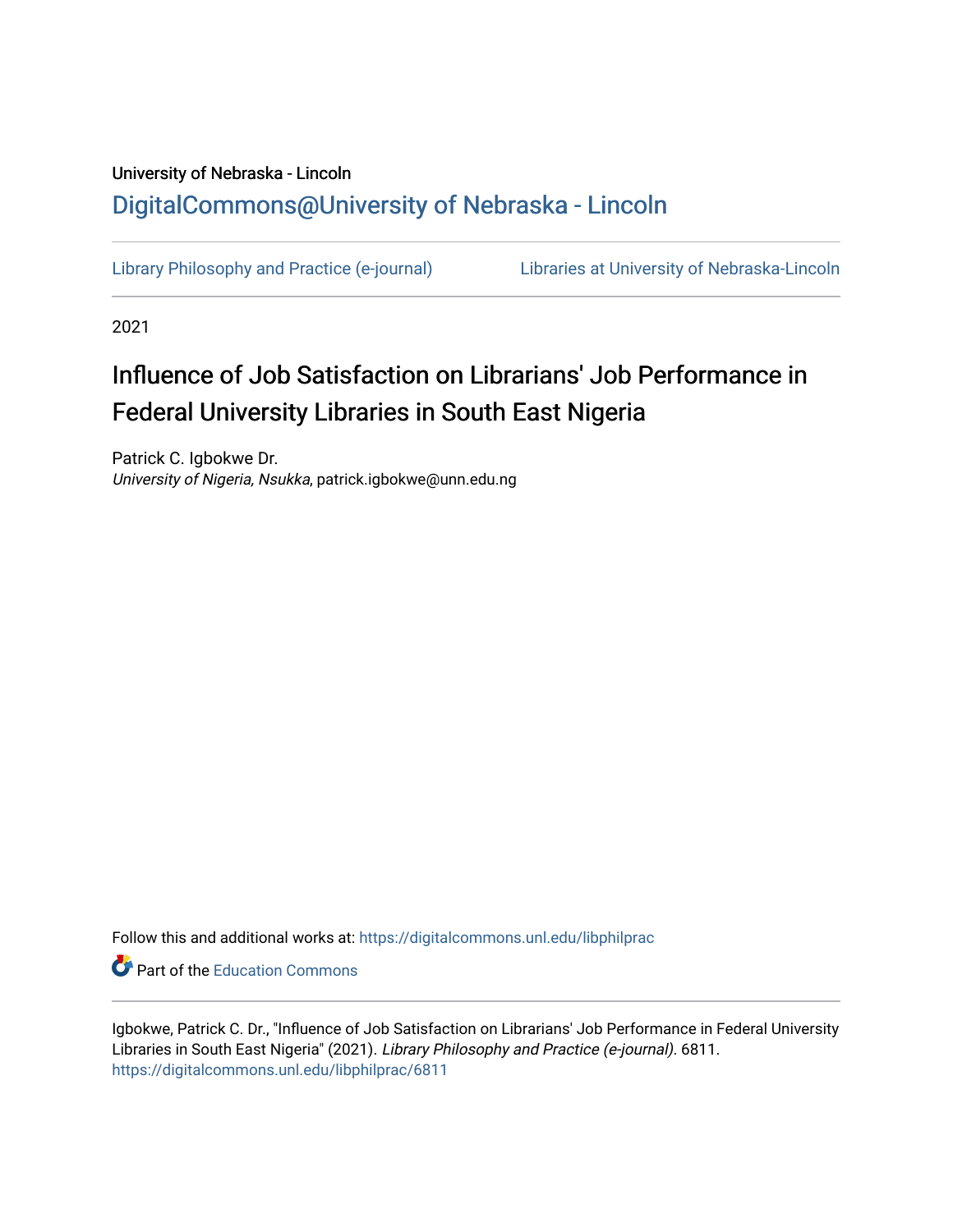#### **Influence of Job Satisfaction on Librarians' Job Performance in Federal University**

#### **Libraries in South East Nigeria**

#### **By**

Dr. Patrick C. Igbokwe Nnamdi Azikiwe Library, University of Nigeria, Nsukka [patrick.igbokwe@unn.edu.ng](mailto:patrick.igbokwe@unn.edu.ng)

#### **Abstract**

The study was designed to ascertain the influence of job satisfaction on performance of librarians in federal university libraries in South East Nigeria. The study was guided by six specific objectives which include identifying factors that constitute job satisfaction and performance, determine the extent job satisfaction influences librarians' performance, find out the extent the librarians are satisfied with their jobs, and find out the strategies for enhancing job satisfaction and performance of librarians in federal university libraries in South East Nigeria. The instrument for the study was a questionnaire. The research design was a survey design and the population comprises all librarians that are working in federal university libraries in south east Nigeria. Data for the study was analyzed using mean, percentages and frequency. The findings of the study reveals that there is general job satisfaction existing among librarians in federal university libraries in south east Nigeria. This was as a result of the existence of job satisfaction factors such as promotion, salary, good working environment etc. Also that job satisfaction has a great influence on the job performance of these librarians; therefore, there is a strong relationship between job satisfaction and performance. Equally, lack of opportunity for promotion is the greatest factor that can affect their job satisfaction and performance.The existence of promotion opportunities, existence of training opportunities, cordial relationship with co-workers, well set library goals, existence of concrete job description, restructuring of work pattern, a sincere annual appraisal, and conducive working environment will greatly enhance the job satisfaction and performance of the librarians in federal university libraries in South East Nigeria.

**Key Words:** Job, Performance, Satisfaction, Librarians', Libraries, Influence, Constituents,

University, Federal, Nigeria,

#### **Introduction**

 Job is a purposive human activity. It is an exercise of man's faculties for the production of a particular desired goal in the form of goods and services. (Eze,2002). Job has been and will continue to be part and parcel of man's existence in this physical world. It is a means by which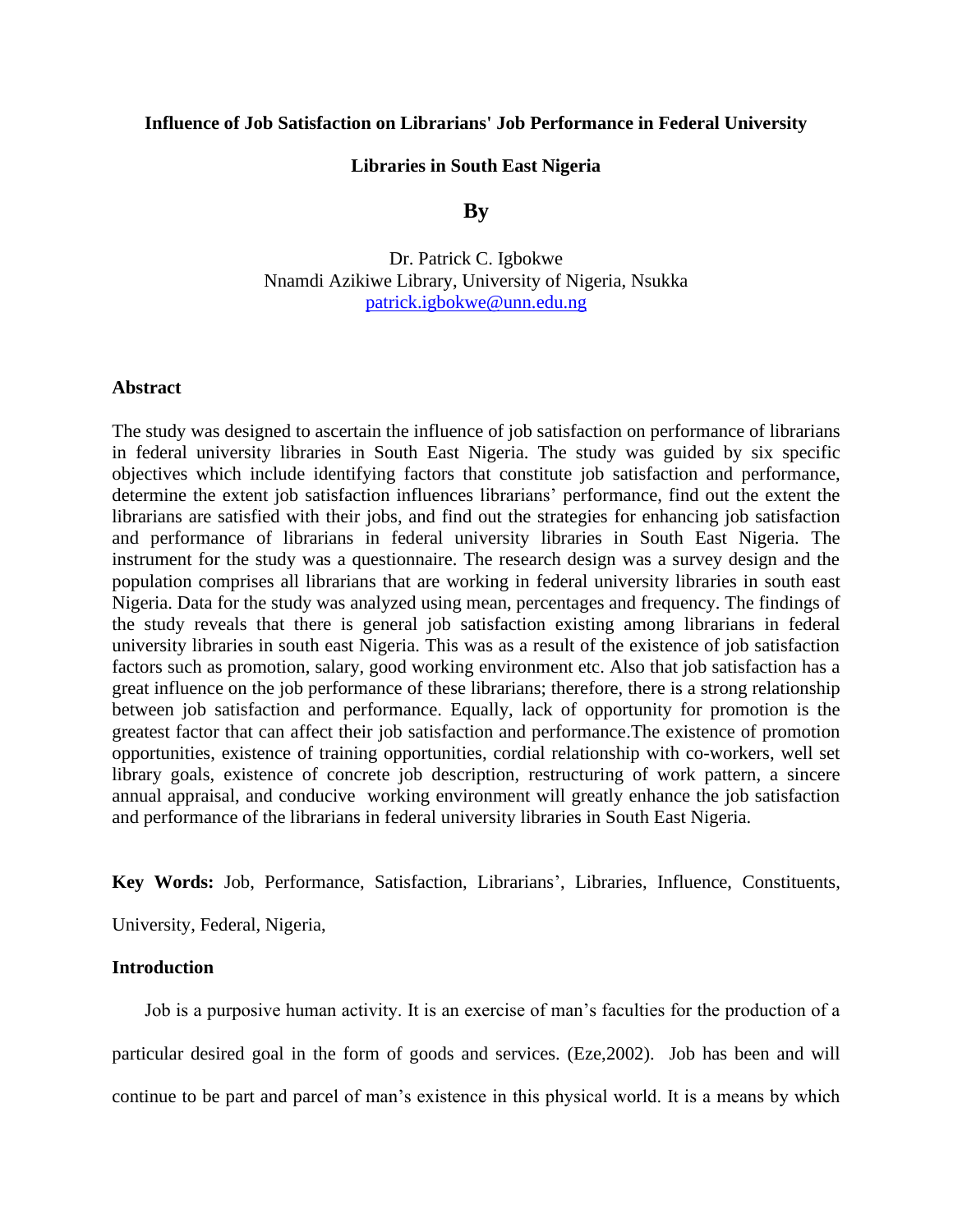societal and individual needs are met. Job is not just about an employment; rather it goes further to mean an activity that produces something of value to and for the society.

Job satisfaction can be seen as a positive attitude of a worker towards his job and a pleasurable emotional state resulting from the perception of one's job as fulfilling (Adeyemo, 2000). Weiss (2002) on his own part argues that job satisfaction is an attitude, but points out that it should be clearly distinguished, the objects or cognitive evaluation which affect emotion, behaviors' and beliefs. Therefore, librarian job satisfaction deals with how contented librarians are with the work they do; an emotional mind set which enables librarians perform their duty as librarians with every enthusiasm, energy and conviction. This also entails the tendency of librarians to execute their duty with joy and happiness being committed to the achievement of library goals and objectives. The following according to Ezema (2003) can constitute sources of job satisfaction for a librarian: good wages, supervisory responsibility, a good working condition, challenging job, cordial relationship in the work place and interesting work. The absence of these conditions might manifest in a decline in the physical and mental health of the worker, absenteeism, and apathetic attitude.

Job performance are vital issues in any establishment, be it an institution or corporate organization. In fact, anywhere work is done, the issue of performance or productivity can never be over emphasized; this explains the rationale behind job appraisal, evaluation, job redefinition and restructuring; because every establishment including the library faces the need for maximum performance, need to enhance staff productivity, and need to reduce loose and maximize profit. The achievements of these needs are vital for the sound and successful operation of the establishment.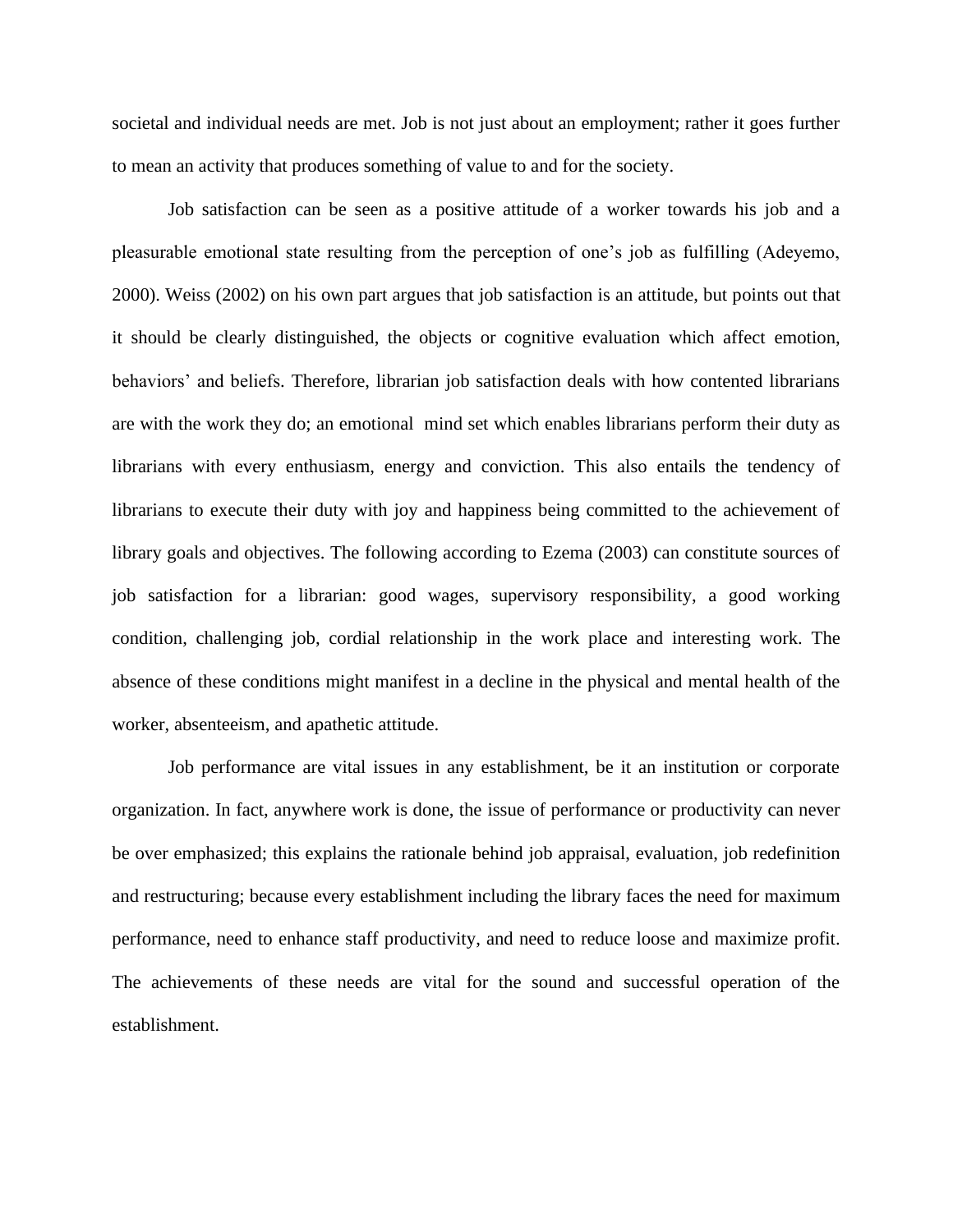However, librarians' attitude in terms of satisfaction towards work may have influence on their performance. Given the conditions under which attitude and behavior are consistent, it would be expected that job satisfaction would be a way to speculate the level of performance. Job performance therefore, can be said to be an act of executing a command, duty, purpose, promise. Every establishment aims at high productivity or performance without which the goal and objective of such establishment cannot be realized. It is evident that the efficiency of an organization such as the library depends immensely on the attitude of workers towards their job and their level of commitment to job performance. Generally, societal progress will not be fully attained unless productivity is high and workers are satisfied. According to Buchanan (2002), an individual performance is generally determined by factors such as motivation, the desire to do the job, the capability to do the job, and the work environment, the tools, material and information needed to do the job. Most libraries therefore spend huge sums of money for training librarians for better performance; considering the vital roles of University library and their librarians.

University libraries vary in shape, size, objectives and goals, but the function are both academic and administrative, and are all designed towards the achievement of the educational objectives of the institution. It is a central service unit of operation established to provide materials and facilities for study, teaching and research carried out in the university. The vision, mission and strategies which are selected by universities as a guide for meeting these functions, form the foundation on which the roles of university library are based. Therefore, the library caters for the information needs of the university by providing reading materials for the various programmes of the university. Librarians working in most federal university libraries are referred to as academic librarians. For one to become a librarian in most if not all university libraries,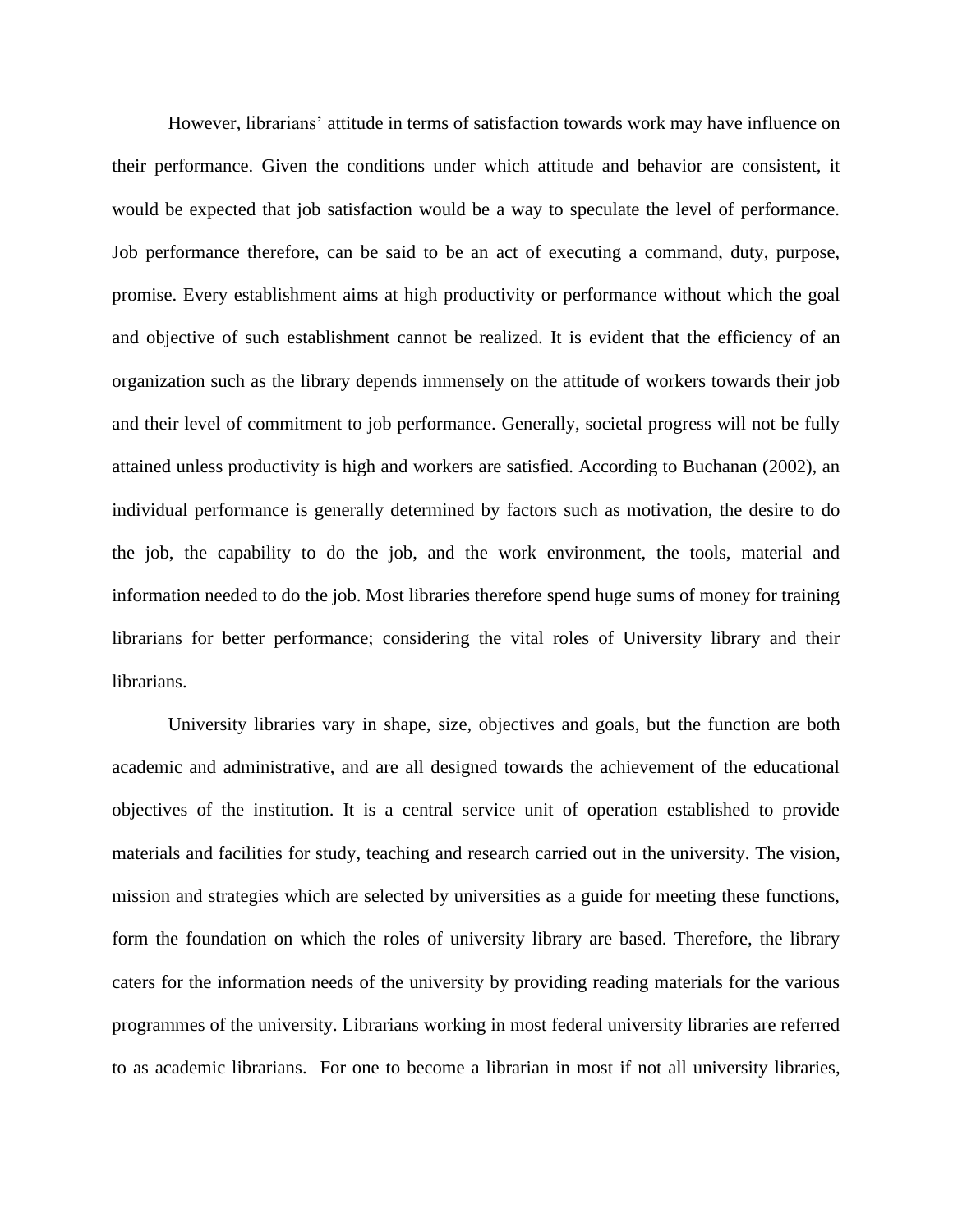one requires at least a university or college degree. An additional graduate education in librarianship is a factor that can enhance promotions or salary increases. Education and learning are essential in making a good Librarian, but also important, is the personality of the librarian. A librarian personality is very essential in delivering an effective service. This entails his relationship and attitude towards library users, colleagues and management. To be able to achieve success, a librarian must have satisfaction with his or her work, with working conditions, and an extrinsic and intrinsic job satisfaction (Bamgboye, 2007). Furthermore, he must be committed to organizational goals and objectives; and need to abide with the ethics of the profession. The above creates an enabling environment for both the library staff and users. It is also equally obvious that the quality of library services is dependent to a great extent on the quality of the staff; his or her background, training, motivation and experience. Talking about the nature of university library, Ekere (2006) stated that all libraries attached to University, Polytechnics, Colleges are all academic libraries. He further stated that academic libraries can be grouped into two: University libraries and College libraries.

#### **Statement of Problems**

The need for librarians and library services to the university community is so enormous that the university cannot function effectively without it. Continuous researches in the university might not be possible without effective function of libraries and librarians. However, despite these important roles of librarians, some librarians still exhibit poor attitude towards their work and those they serve. This apparent attitude exhibited by some librarians might be linked to lack of job satisfaction which will leads to performing below expectations. This however will affect meeting the information needs of library users thereby hindering the general progress in research, scholarship and the institutional development. Therefore it is important to investigate the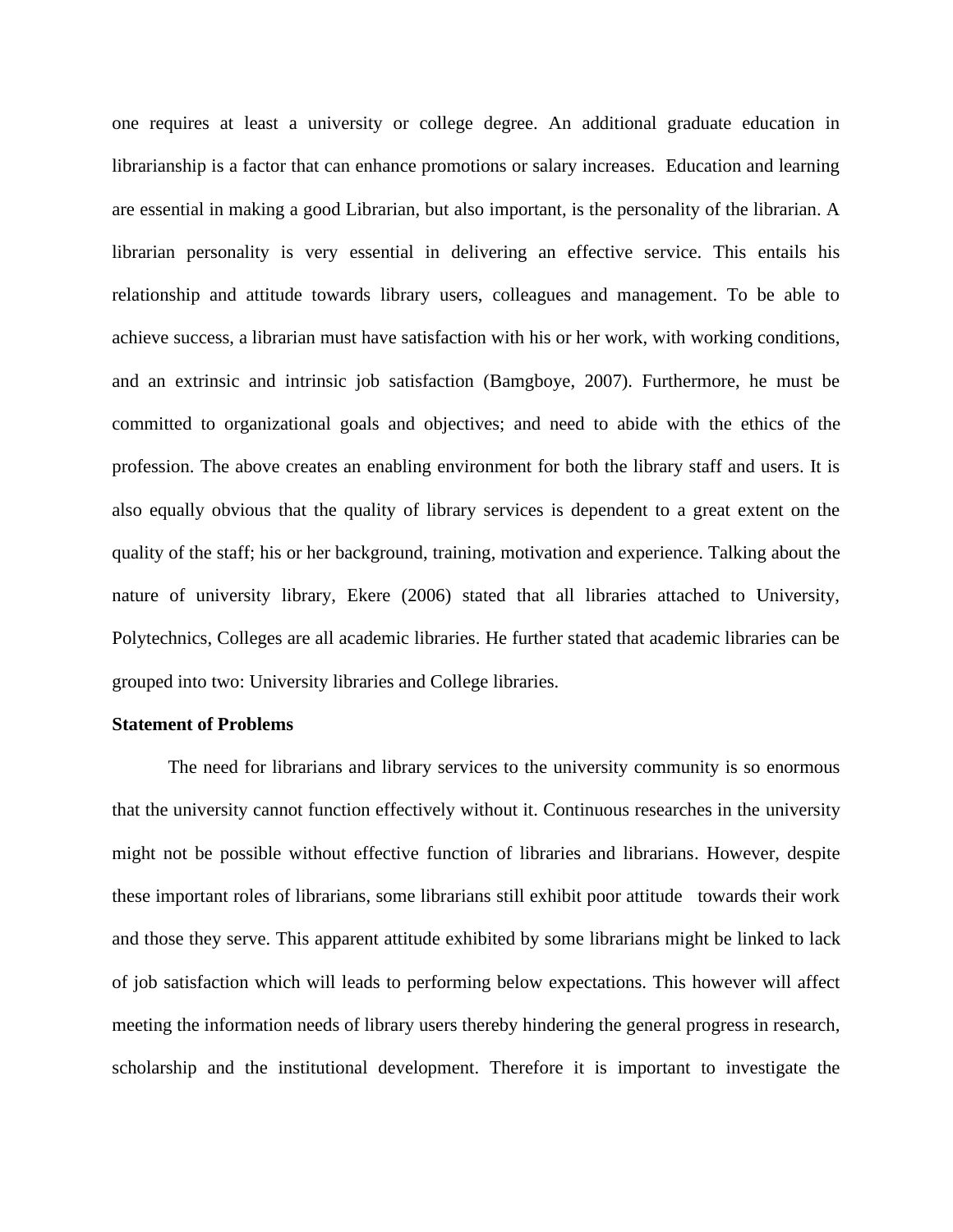influence of job satisfaction on performance in order to gain an understanding for appropriate action on how job satisfaction influences performance of librarians in federal university libraries in South East Nigeria.

#### **Purpose of the Study**

The general purpose of this study is to investigate the influence of job satisfaction on performance of librarians in Federal University Libraries in South Eastern Nigeria. This study will specifically investigate:

1. Factors that constitute job satisfaction of librarians in federal university libraries in South East Nigeria.

2. Factors that constitute job performance of librarians in federal university libraries South East Nigeria.

3. Factors that can influence job satisfaction and performance of librarians in federal university libraries in South East Nigeria.

4. The extent librarians are satisfied with their job in federal university libraries in South East Nigeria.

5. Strategies of enhancing job satisfaction and performance of librarians in federal university libraries in South East Nigeria.

#### Research Questions

This study investigates the influence of job satisfaction on performance of librarians in Federal University Libraries in South Eastern Nigeria. and specifically seeks answers to the following questions: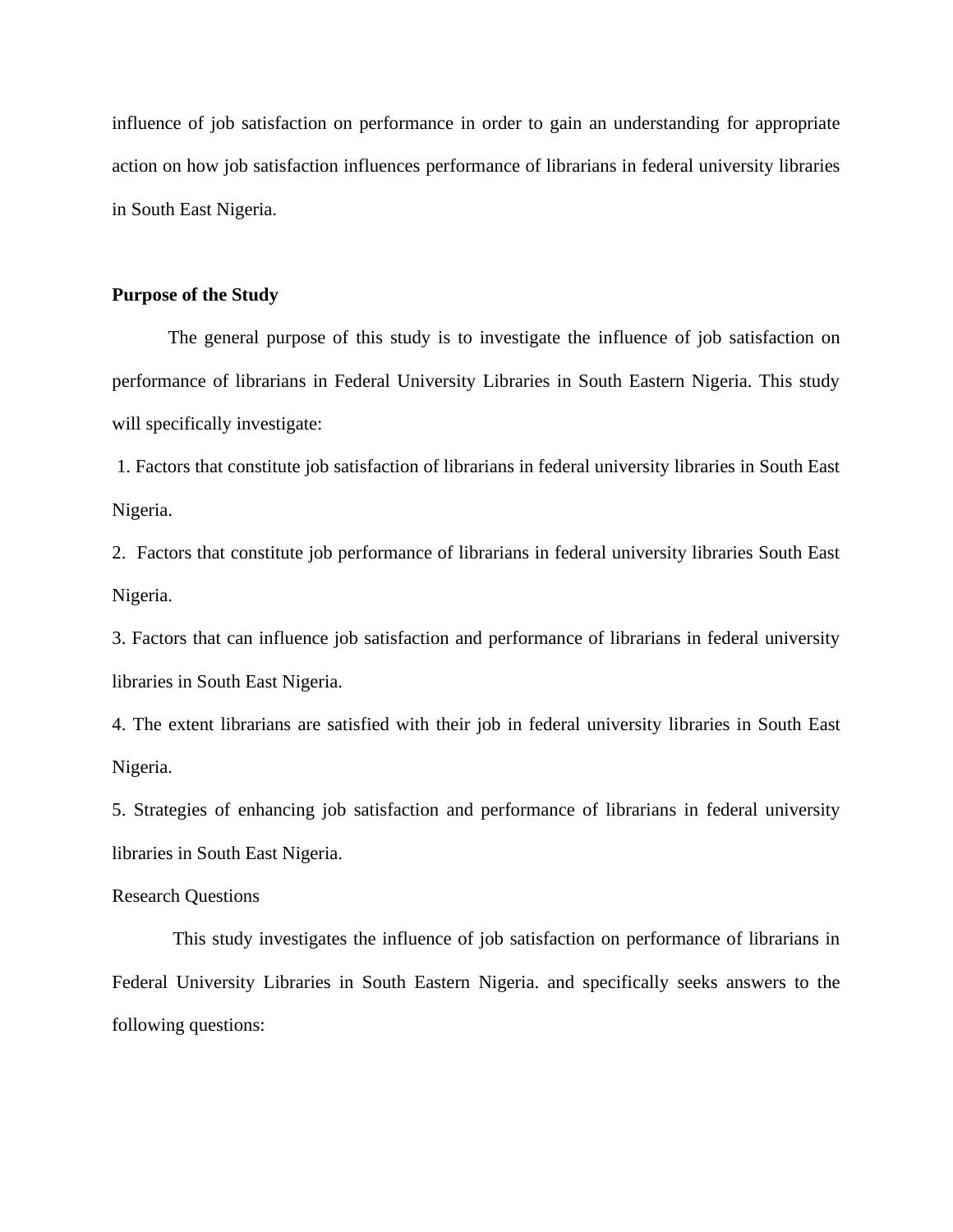- 1. What are the factors that constitute job satisfaction of librarians in federal university libraries in South East Nigeria?
- 2. What are the factors that constitute job performance of librarians in federal university libraries in South East Nigeria?
- 3. What are the factors that influence job satisfaction and performance of librarians in federal university libraries in South East Nigeria?
- 4. To what extent are librarians in federal university libraries in South East Nigeria satisfied with their job?
- 5. What are the strategies of enhancing job satisfaction and performance among librarians in federal university libraries in South East Nigeria?

#### **Literature Review**

#### **Constitute job satisfaction**

Job Satisfaction according to Ezeji (2000) may be defined as the degree to which personnel wants both material and psychological satisfaction while performing assigned tasks. George (2005) seems to agree to this definition when he defined job satisfaction as an employee's affective response to his job environment. Eze, (2000) in her study view job satisfaction as a worker's perception of contentment which depend on the extent to which the individual finds adequate outlets for his abilities interests, personality and values as well as the establishment in a type of work situation in which he can play the kind of role he considers appropriate and congenial. She also view it as the result of various attitudes possessed by an employee and these attitudes are related to job and are concerned with such specific factors as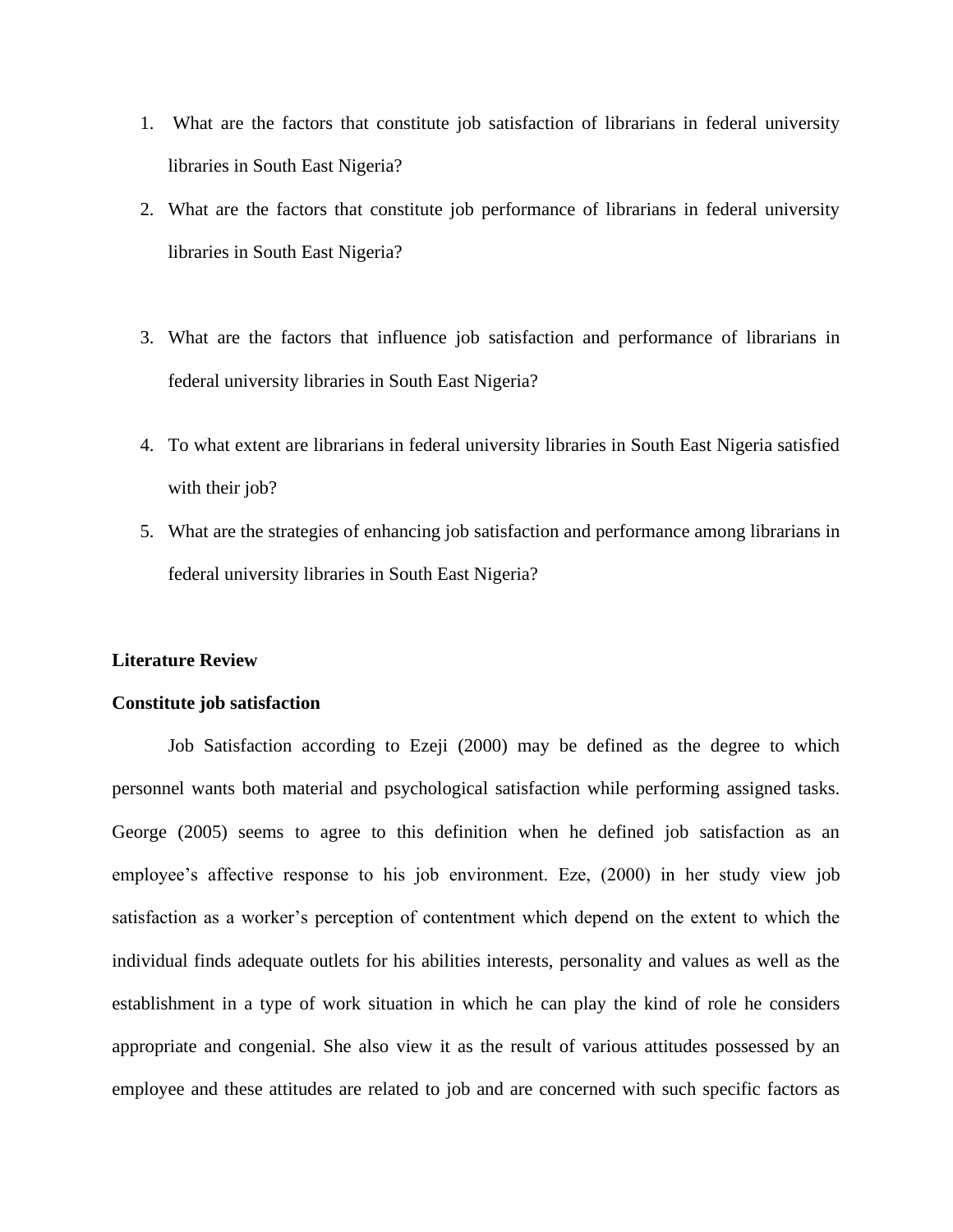wages, supervision, condition of work, promotion opportunities, social relations, and fair treatment. It is equally a direct expression by workers that they enjoy their work on the job and that stimulate him for more performance. Weiss (2002) stated that it is an attitude towards ones job; a pleasurable emotional state resulting from the appraisal of one's job.

Employees are most likely to stay put when they are both satisfied with their jobs and also committed to the organization. The question then becomes; what constitutes job satisfaction? Ezema (2003) carried out a study on job satisfaction among librarians and it was discovered that; good wages, supervisory responsibility, a good working condition, challenging job, cordial relationship in the work place, and interesting work as factors that constitute job satisfaction. The above according to Ekere (2010) are largely consistent with the idea that most employees are socialized in society where money, benefits and security are sought after and often used to measure the worth of a person, thus the greater the financial reward, the less worry employees have concerning their financial state, thereby enhancing their impression of their self worth to the organization. An employee's perception that the job future is good will derive satisfaction from the job (Drafke and Kossen 2002). MaCormick and Ilger (2005) equally maintains that an employee's satisfaction with opportunities for promotion will depend on factors such as probability that employees will be promoted, as well as the basis and the fairness of such promotion. The effect of organizational structure as stated by Srivastava (2008) and its environment on the behaviour of its members has been an important issue of discussion and analysis since long back.

#### **Constituents of job performance**

Job performance is a commonly used concept in industrial and organizational psychology. It is refers to how people performs their. Job performance as defined by James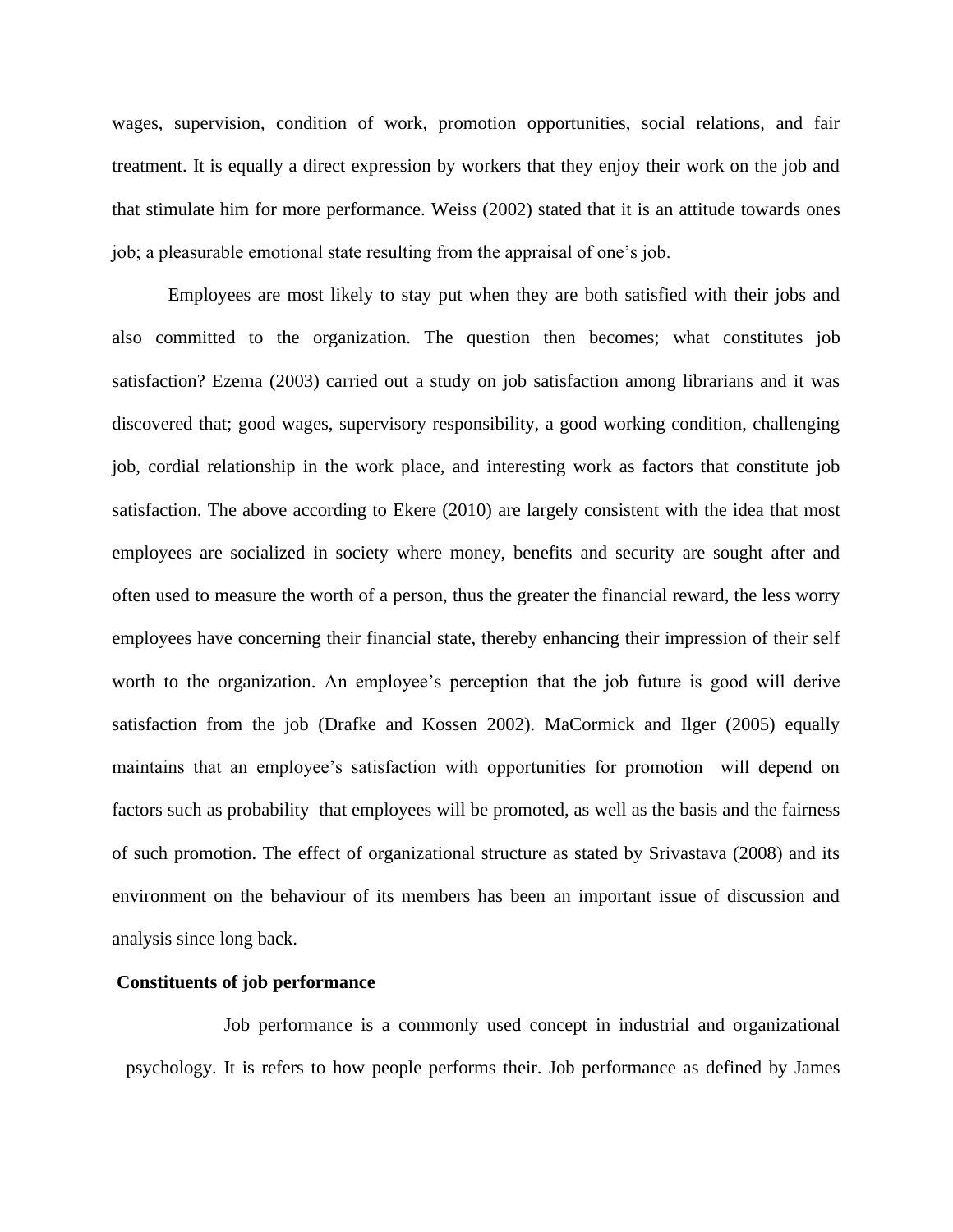(2002) is the act of carrying a command, duty or purpose; and equally an observable and measurable behavior of a person in a particular situation. Armstrong (2000) stated that performance mean both behaviour and result; while behaviour emanates from the performer and transforms performance form abstraction to action. It is not just the instrument for result, behaviour is also outcomes in their rights the product of mental and physical efforts applied to a task and can be judged apart from the result.

#### **Factors that influence job satisfaction and performance**

Job satisfaction is a complex and multifaceted concept, which mean different things to different people. Job satisfaction is naturally linked with motivation, but the nature of these relationships is not clear. Therefore, Buchanan (2002) maintained that the influence of job satisfaction on performance is an issue of continuing debate and controversy. Owolabi and Salaam (2010) observed that attractive salary and wages were the major factors that influence job satisfaction and also that age is the major determinant of organization commitment.

Smith as quoted in Obioha (2003) identified five factors that influence job satisfaction and performance as follows:

- 1. People on the present job.
- 2. Supervision on the job.
- 3. Opportunity for promotion.
- 4. Present pay.
- 5. Work on the present job.

Again Obioha, (2003) further listed the following as factors that could equally influence the performance of an employee, such as ability, possession or lack of technological know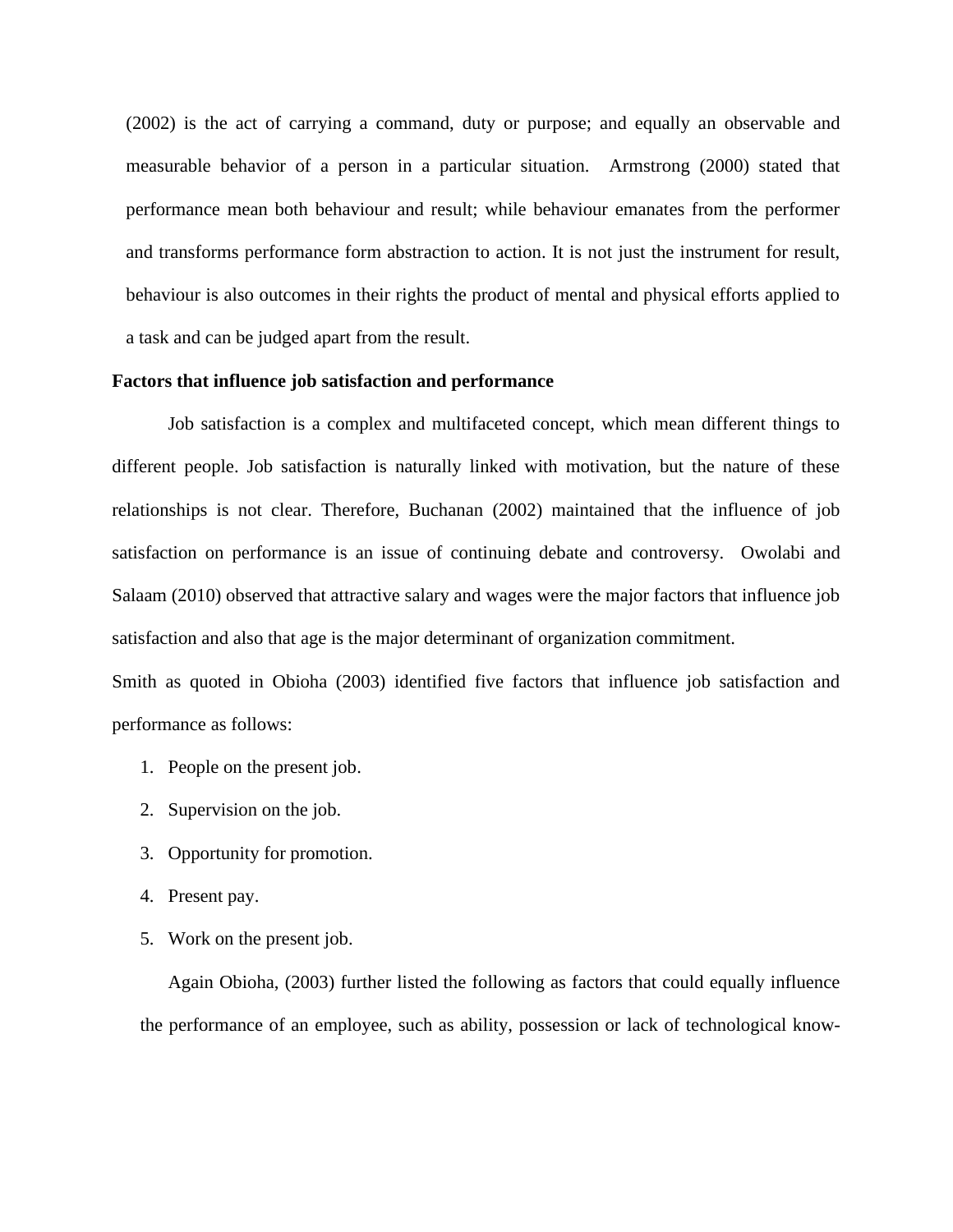how or skill, possession or lack of physiological drive, managerial ability, attitude and technology employed.

#### **Strategies for Enhancing Job Satisfaction and Performance**

Work redesign, introducing professional development and training programs, empowering the staff or involvement building an effective performance management system, constructing a fair reward system, hiring the best staff, work redesign, job enrichment, introducing professional development and training programs, empowering the staff, building an effective management system, identify carrier paths, and job enlargement. The above will likely when present have a positive influence on job satisfaction and performance of a librarian. According to Buchanan (2002), an individual performance is generally determined by factors such as motivation, the desire to do the job, the capability to do the job, and the work environment, the tools, material and information needed to do the job. Most libraries spend huge sums of money for training librarians for better performance; considering the vital roles of University library and their librarians.

#### **Methodology**

The research design for this study is a descriptive survey. A descriptive survey is defined by Nworgu (2006) as those studies which aim at collecting data on, and describing in a systematic manner, the characteristics, feature or facts about a given population. This was used to investigate the influence of job satisfaction on performance of librarians in the Federal University Libraries in South East Nigeria.

#### **Area of the Study**

The area of the study is South East Nigeria. All the federal university libraries under study are located in the zone. States covered are: Enugu, Anambra, Imo, Ebonyi and Abia.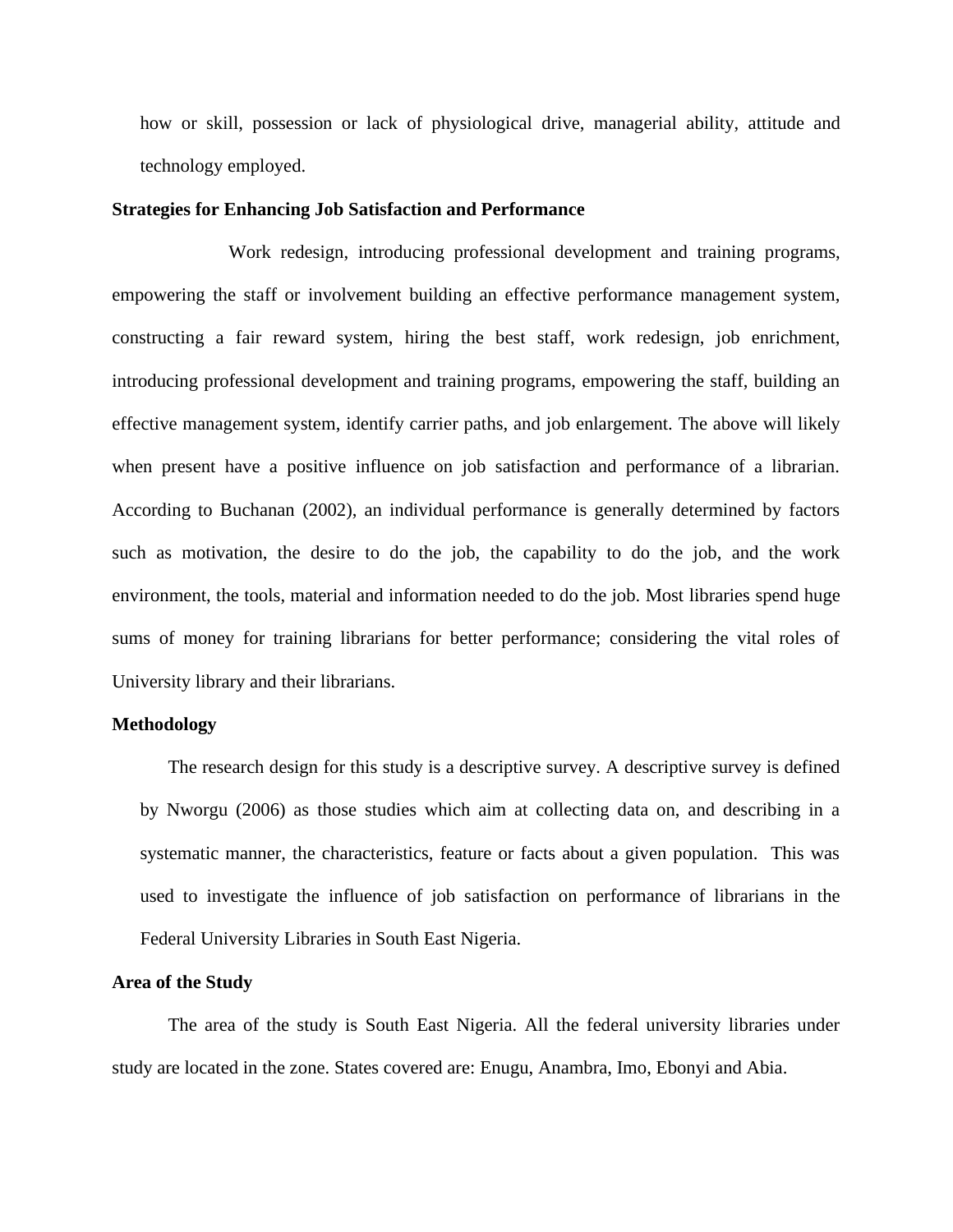#### **Population of the Study**

The population of the study comprises all the librarians in the four Federal University libraries in South East Nigeria. The librarians in these university libraries are one hundred and ten (110) in number. For the purpose of this study librarian here refers to those from the rank of Assistant librarian to the University Librarian. There is no need for sampling since the populations are not so large and the study covers the entire population of librarians in federal university libraries in South/East Nigeria. Questionnaire was used as an instrument for data collection for the study. It is a forty six item questionnaire entitled "Influence of Librarians Job Satisfaction and Performance Questionnaire". Mean and percentage was used as the major descriptive statistics for data analysis. A four point likert type scale was used to determine the mean scores of respondent.

#### **Data Analysis**

| S/N            | <b>Items</b>          | VGE | <b>GE</b> | ME | LE             | <b>MEAN</b> | <b>REMARK</b> |
|----------------|-----------------------|-----|-----------|----|----------------|-------------|---------------|
| 1              | for<br>Opportunity    | 44  | 29        | 17 | $\overline{2}$ | 3.3         | Accept        |
|                | promotion             |     |           |    |                |             |               |
| $\overline{2}$ | Good interpersonal 37 |     | 41        | 10 | $\overline{4}$ | 3.2         | Accept        |
|                | relationship in the   |     |           |    |                |             |               |
|                | work place            |     |           |    |                |             |               |
| 3              | working<br>Good       | 41  | 29        | 15 | 3              | 3.2         | Accept        |
|                | environment           |     |           |    |                |             |               |
| 4              | Salary status         | 38  | 25        | 25 | 1              | 3.1         | Accept        |
| 5              | Challenging nature    | 30  | 40        | 15 | $\overline{4}$ | 3.1         | Accept        |
|                | of the job            |     |           |    |                |             |               |
| 6              | retirement<br>Good    | 30  | 34        | 20 | 7              | 3.0         | Accept        |
|                | benefits              |     |           |    |                |             |               |

**Table I: Constituents of job satisfaction** 

Table 1 show the mean responses on constitutes of job satisfaction of librarians in federal

university libraries in South East Nigeria.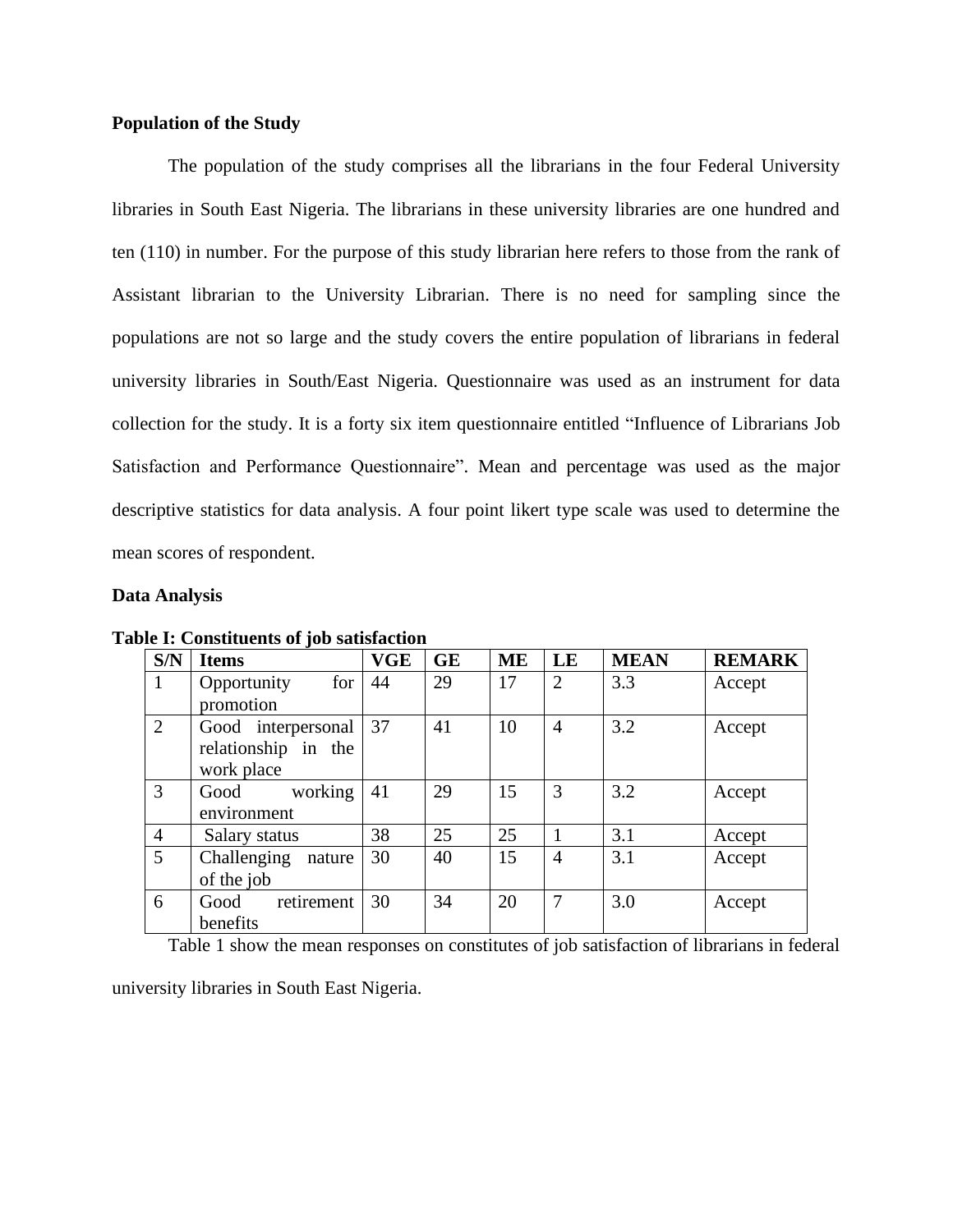The table reveals that what constitutes their job satisfaction are salary status (3.1), opportunity for promotion (3.3), good working environment (3.2), good inter personal relationship in the work place (3.2), and good retirement benefits (3.0), challenging nature of the job (3.1).

The above findings shows that the majority of librarians accepted that salary status, opportunity for promotion, good working environment, good interpersonal relationship in the work place, challenging nature of the job and good retirement benefits as what constitutes their job satisfaction.

| S/N            | <b>Items</b>                                                      | <b>VGE</b> | <b>GE</b> | ME             | LE             | <b>MEAN</b> | <b>REMARK</b> |
|----------------|-------------------------------------------------------------------|------------|-----------|----------------|----------------|-------------|---------------|
| 1              | When the job perform is of<br>high quality                        | 54         | 31        | $\overline{4}$ | 1              | 3.5         | Accept        |
| $\overline{2}$ | The accuracy with which<br>perform my work                        | 45         | 39        | $\tau$         |                | 3.4         | Accept        |
| 3              | When I exhibit good<br>attitude while performing<br>my job        | 41         | 41        | 6              |                | 3.4         | Accept        |
| $\overline{4}$ | The extent I am able to<br>follow instructions and<br>directions. | 35         | 48        | $\overline{7}$ |                | 3.3         | Accept        |
| 5              | When work assigned is<br>completed on time                        | 38         | 41        | $\overline{7}$ | $\overline{2}$ | 3.3         | Accept        |
| 6              | When the quantity of work<br>performed is high.                   | 37         | 33        | 16             |                | 3.2         | Accept        |

**Table 2: Constituents of job performance**

Table 2 shows the mean responses on constituents of job performance of librarians in federal university libraries in South East Nigeria.

The table reveals that what constitutes job performance are when the job perform is of high quality  $(3.5)$ , when the quantity of work performed is high.  $(3.2)$ , accuracy with which work is performed (3.4), good attitude while performing the job (3.4), timely completion of work (3.3) and ability to follow instructions (3.3), constitutes job performance.

The findings shows that all the items were rated positive, indicating that they are what constitute job performance of librarians.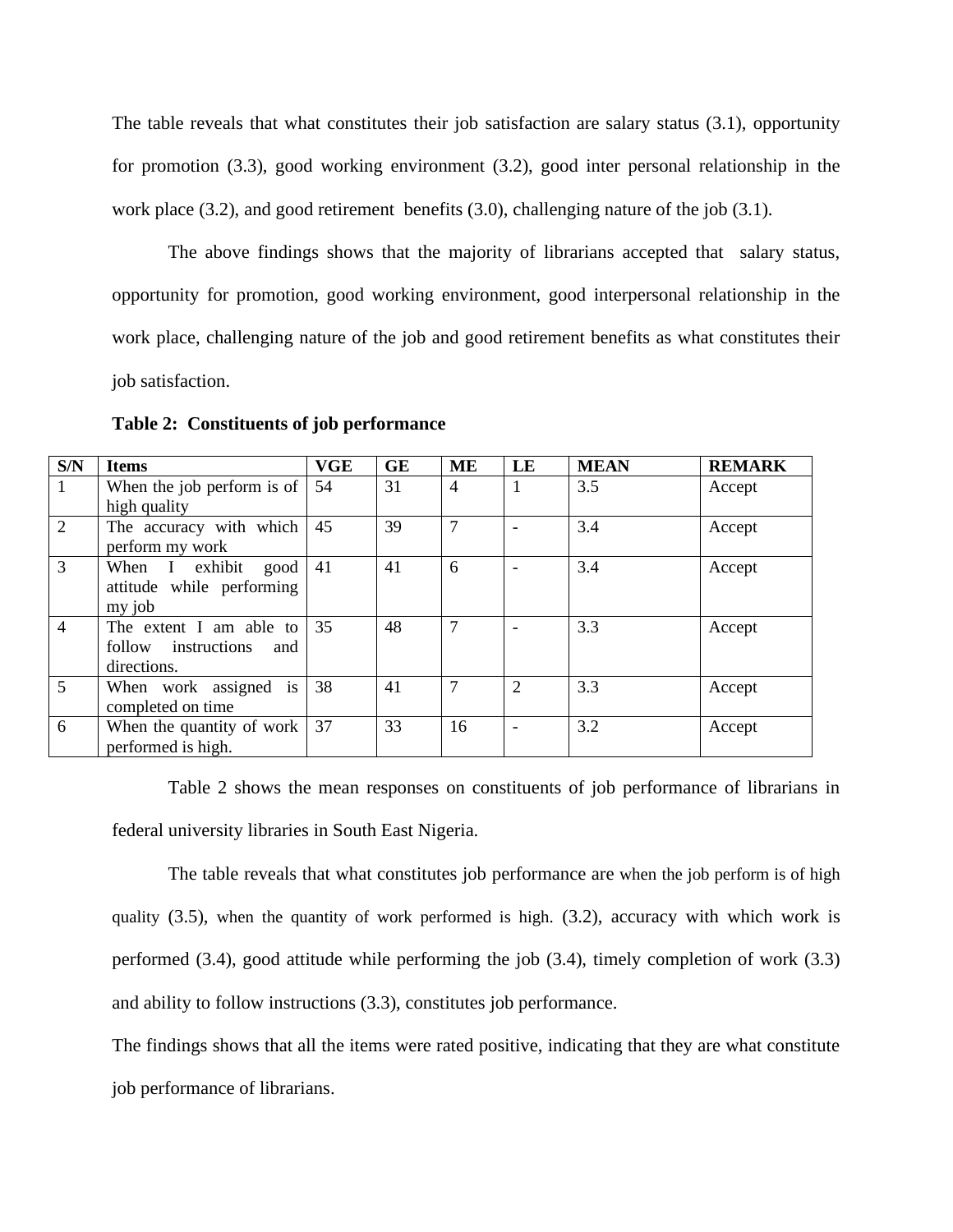| S/N            | <b>Items</b>                                                                                                   |    | <b>GE</b> | <b>ME</b> | LE             | <b>MEAN</b> | <b>REMARK</b> |
|----------------|----------------------------------------------------------------------------------------------------------------|----|-----------|-----------|----------------|-------------|---------------|
| $\mathbf{1}$   | Opportunity for further training                                                                               | 38 | 30        | 12        | $\overline{7}$ | 3.1         | Accept        |
| $\overline{2}$ | Poor working environment                                                                                       | 33 | 33        | 11        | 11             | 3.0         | Accept        |
| $\overline{3}$ | Level of management interest in my well being                                                                  |    | 32        | 14        | 12             | 2.9         | Accept        |
| $\overline{4}$ | When my reward is not commensurate to my input                                                                 | 34 | 30        | 11        | 14             | 2.9         | Accept        |
| 5              | Lack of opportunity for promotion                                                                              | 39 | 19        | 12        | 16             | 2.9         | Accept        |
| 6              | When my salary is little when compared with<br>people in other profession                                      | 28 | 31        | 19        | 12             | 2.8         | Accept        |
| $\overline{7}$ | Cooperation among colleagues                                                                                   | 18 | 26        | 20        | 10             | 2.7         | Accept        |
| 8              | Lack of job description                                                                                        | 18 | 29        | 22        | 16             | 2.6         | Accept        |
| 9              | Little opportunity to use personal initiative on my<br>job.                                                    | 21 | 27        | 24        | 19             | 2.5         | Accept        |
| 10             | My job does not have high status and it is<br>negatively affecting my level of satisfaction and<br>performance | 6  | 15        | 26        | 36             | 1.9         | Reject        |

**Table 3: Factors that influence job satisfaction and performance**

Table 3 shows the mean responses to influence of job satisfaction and performance of librarian in federal university libraries in South East Nigeria?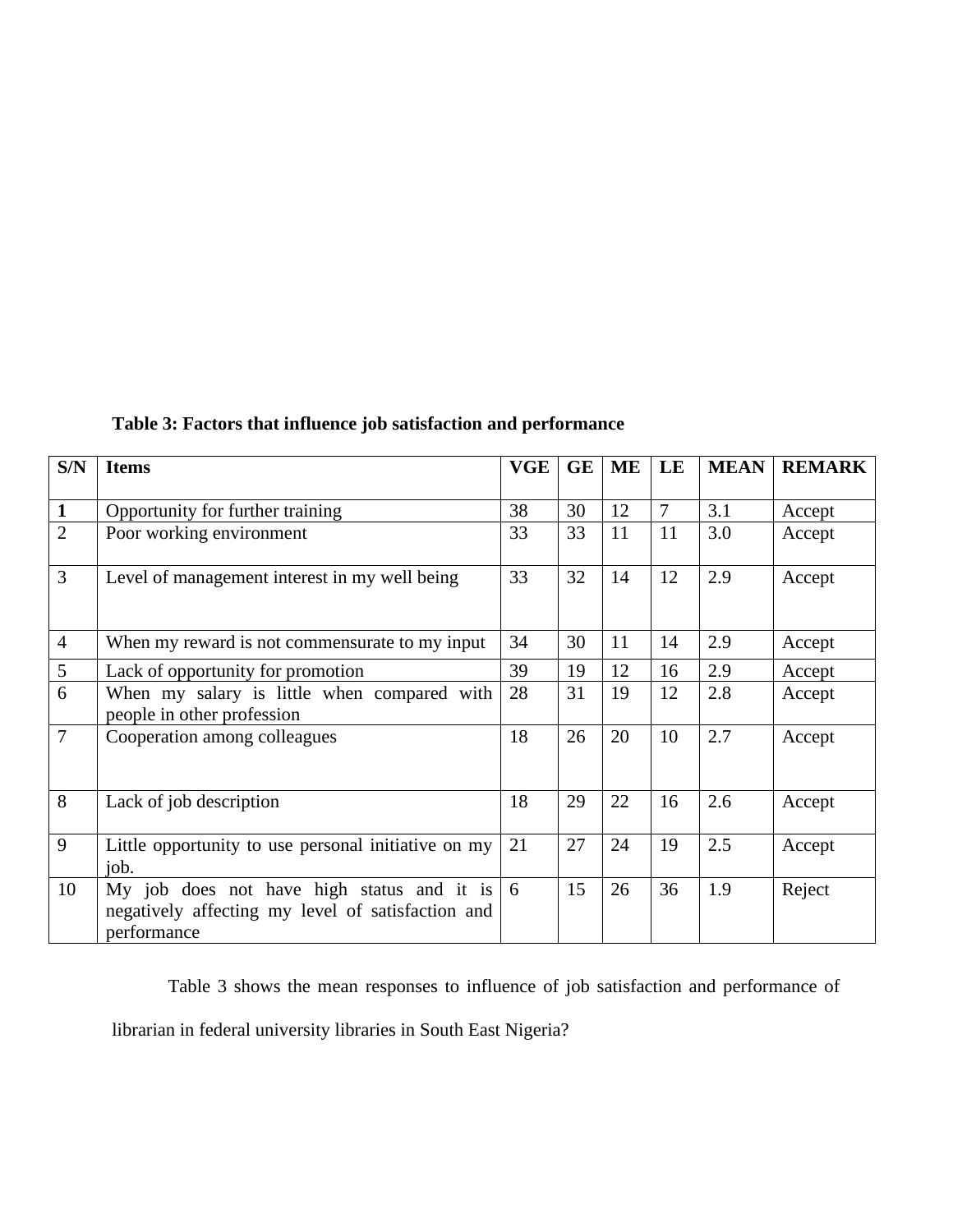The table indicate that; lack of opportunities for promotion (2.9), poor working environment (3.0), level of management interest in the librarians well being (2.9), opportunity for further training (3.1), reward not being commensurate to input (2.9), lack of job description (2.6), little salary when compared with people in other profession (2.8), cooperation among colleagues (2.7), little opportunity to use personal initiative on my job (2.5). While, low status of job (1.9) was rejected as factor that influence job satisfaction and performance.

| S/N            | <b>Items</b>               | <b>VGE</b>     | <b>GE</b> | ME             | LE             | <b>MEAN</b> | <b>REMARK</b> |
|----------------|----------------------------|----------------|-----------|----------------|----------------|-------------|---------------|
| $\mathbf{1}$   | I am satisfied with my     | 63             | 23        | 3              | $\mathbf{1}$   | 3.6         | Accept        |
|                | job as a librarian         |                |           |                |                |             |               |
| $\overline{2}$ | I have a good future       | 51             | 33        | $\overline{7}$ | $\mathbf{1}$   | 3.5         | Accept        |
|                | with my job as a           |                |           |                |                |             |               |
|                | librarian and that gives   |                |           |                |                |             |               |
|                | me satisfaction            |                |           |                |                |             |               |
| 3              | My job gives me            | 54             | 28        | $\overline{7}$ | $\mathbf{1}$   | 3.5         | Accept        |
|                | pleasure and that makes    |                |           |                |                |             |               |
|                | me satisfied               |                |           |                |                |             |               |
| $\overline{4}$ | If I am to make a          | 48             | 26        | 10             | $\overline{4}$ | 3.3         | Accept        |
|                | choice, I will choose to   |                |           |                |                |             |               |
|                | remain in this job until I |                |           |                |                |             |               |
|                | retire                     |                |           |                |                |             |               |
| 5              | I am satisfied with some   | 6              | 35        | 27             | 20             | 2.3         | Reject        |
|                | aspect of my job, but      |                |           |                |                |             |               |
|                | not with all.              |                |           |                |                |             |               |
| 6              | I will be more satisfied   | $\overline{5}$ | 7         | 18             | 57             | 1.5         | Reject        |
|                | doing another job          |                |           |                |                |             |               |

**Table 4: Extent librarians are satisfied with their job**

Table 4 shows the mean responses on the extent librarians are satisfied with their job.

The table reveals that items 1, 2, 3, 4, are rated positive, which indicates that librarians are satisfied with their job (3.6), they are satisfied because their job has a good future (3.5), satisfied because their job gives pleasure (3.5), choose to remain on the job until retirement (3.3). The table also shows a low response to the question of being satisfied doing another job (1.5).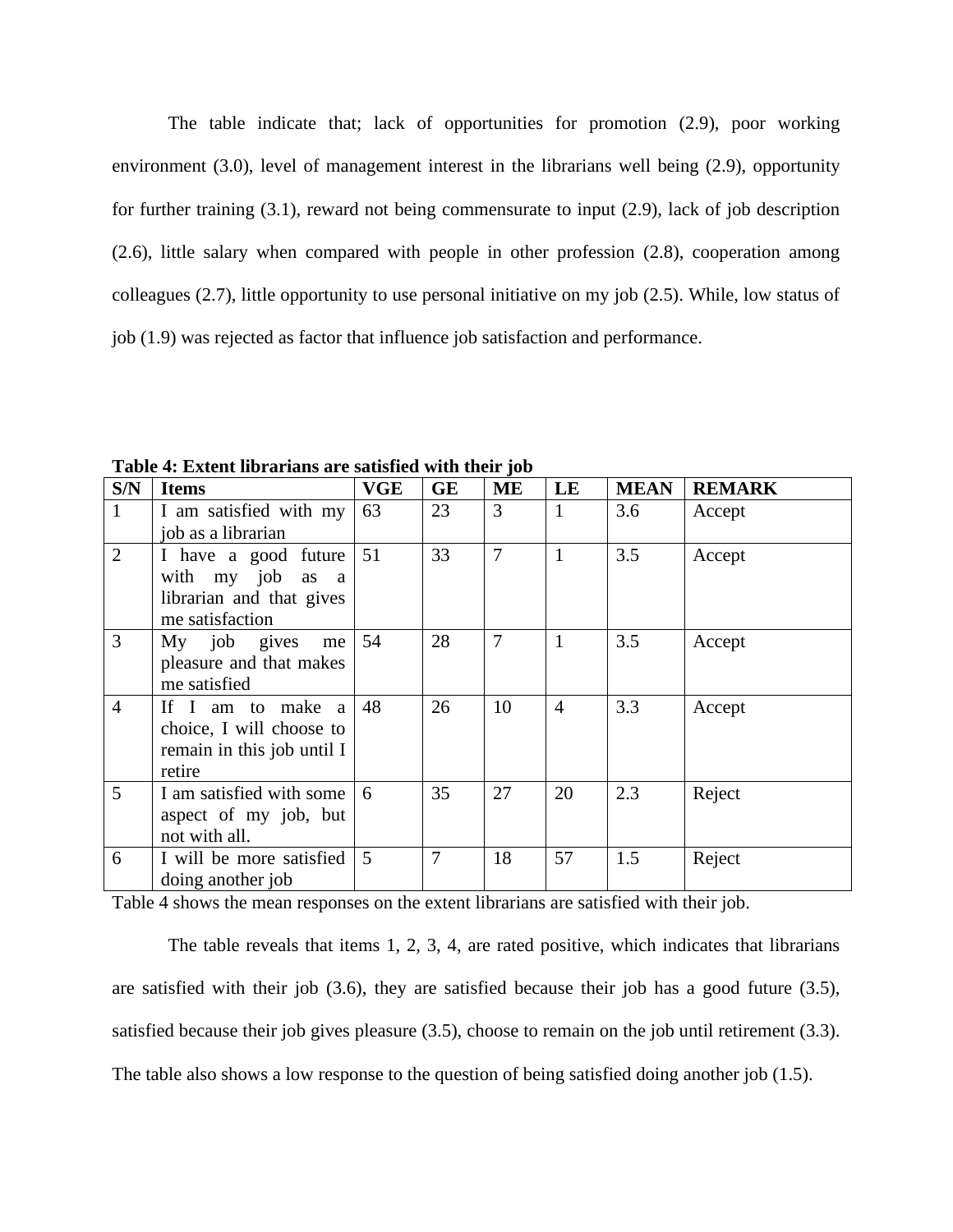The finding therefore shows that majority of the librarians to a very great extent are satisfied with their job.

# **Table 5: Strategies of enhancing job satisfaction of librarians in federal university libraries**

**in South East Nigeria**.

| S/N            | <b>Items</b>                                                   | <b>SA</b> | $\mathbf{A}$ | D              | <b>SD</b>                | <b>MEAN</b> | <b>REMARKS</b> |
|----------------|----------------------------------------------------------------|-----------|--------------|----------------|--------------------------|-------------|----------------|
| $\mathbf{1}$   | If I am promoted accordingly                                   |           | 31           | $\mathbf{1}$   | $\blacksquare$           | 3.6         | Accept         |
| $\overline{2}$ | A sincere annual appraisal                                     |           | 32           | $\overline{2}$ | $\blacksquare$           | 3.6         | Accept         |
| $\overline{3}$ | A conducive working environment                                | 59        | 28           | $\mathbf{1}$   | $\mathbf{1}$             | 3.6         | Accept         |
| $\overline{4}$ | Increment in salary                                            | 58        | 28           | $\overline{2}$ |                          | 3.6         | Accept         |
| 5              | The existence of opportunity for training                      | 56        | 30           | $\overline{2}$ | $\overline{a}$           | 3.6         | Accept         |
| 6              | When there is concrete job description                         | 47        | 41           | $\mathbf{1}$   | $\blacksquare$           | 3.6         | Accept         |
| $\overline{7}$ | The existence of well set library goals                        | 54        | 30           | $\overline{3}$ | $\blacksquare$           | 3.6         | Accept         |
| 8              | When there is future for my job                                | 52        | 31           | 5              | $\overline{2}$           | 3.5         | Accept         |
| 9              | A good interpersonal relationship with my boss                 | 42        | 38           | 6              | $\overline{2}$           | 3.4         | Accept         |
| 10             | Cordial relationship with co-workers                           | 39        | 44           | $\overline{3}$ | $\overline{\phantom{a}}$ | 3.4         | Accept         |
| 11             | If I am given opportunity to participate in<br>decision making | 45        | 33           | 5              | 5                        | 3.2         | Accept         |
| 12             | By restructuring my work pattern                               | 29        | 38           | 17             | $\overline{4}$           | 3.0         | Accept         |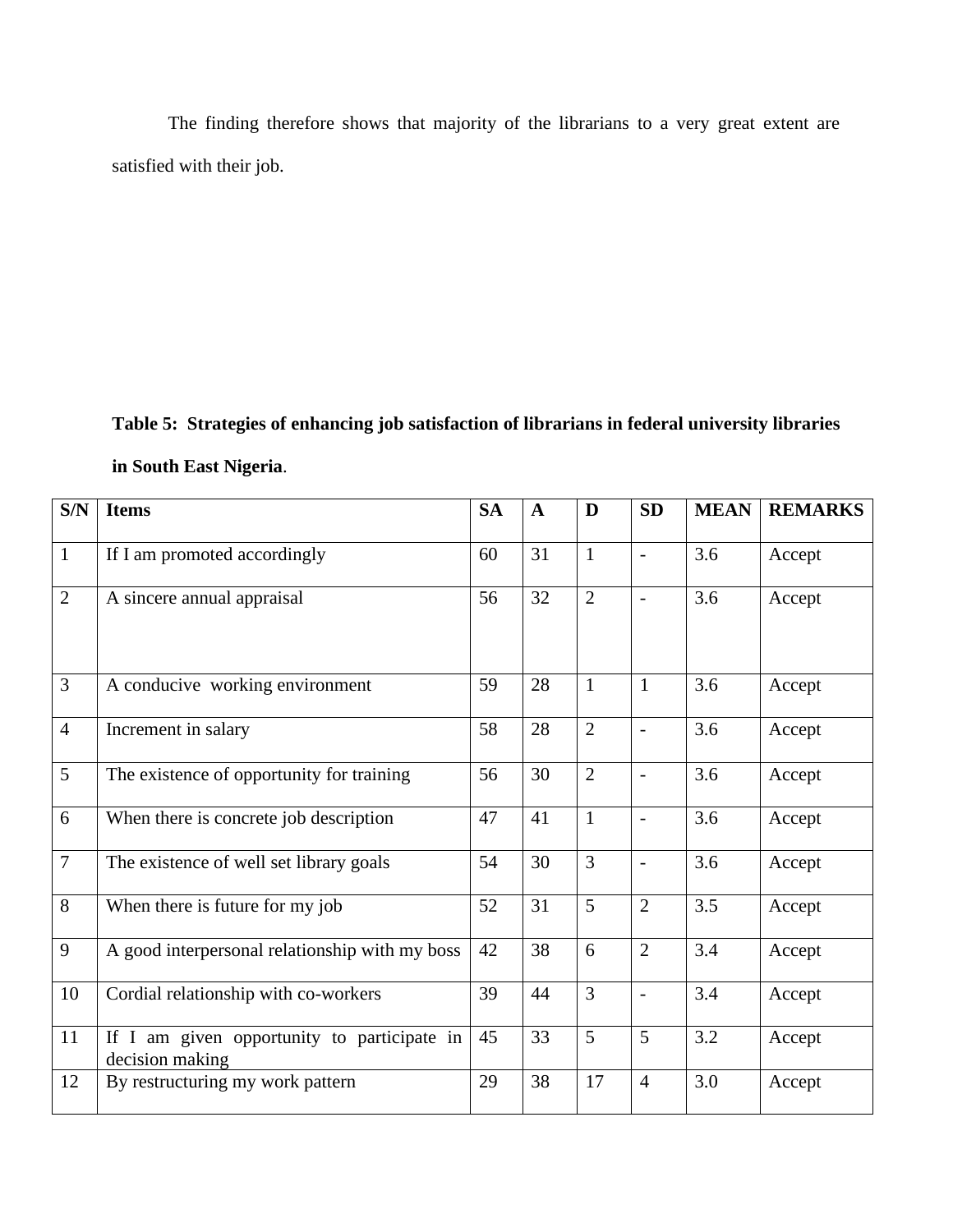Table 5 above shows the mean responses of the librarians on how job satisfaction and performance can be enhanced in federal university libraries in South East Nigeria. The table reveals that quite a number of factors can enhance job satisfaction and performance of these librarians. The data shows these factors to be given the opportunity to participate in decision making (3.2), good future for the job (3.5), good interpersonal relationship with the boss (3.4), being promoted accordingly (3.6), salary increment (3.6). The table equally reveals that job satisfaction and performance can be enhanced by the existence of training opportunities (3.6), cordial relationship with co-workers (3.4), well set library goals (3.6), existence of concrete job description (3.6), restructuring of work pattern (3.0), and a sincere annual appraisal (3.6), and conducive working environment (3.6).

From the table, it can be seen that all the items were rated positive; this explains that in order to enhance job satisfaction and performance, there has to be continual sustenance and improvement of these factors.

#### **DISCUSSION**

It was found in this study that factors that constitute job satisfaction for librarians are opportunity for promotion, salary status, good working environment, good interpersonal relationship in the work place, challenging nature of the job and a good retirement benefits. This is in line with other studies such as that of Ezema (2003), who carried out a comparative study on job satisfaction among librarians of University of Nigeria Nsukka, and Institute of Management and Technology Libraries, and discovered as well that good wages, supervisory responsibility, a good working condition, challenging job, cordial relationship in the work place and interesting work as what constitutes the librarians job satisfaction. Opportunity for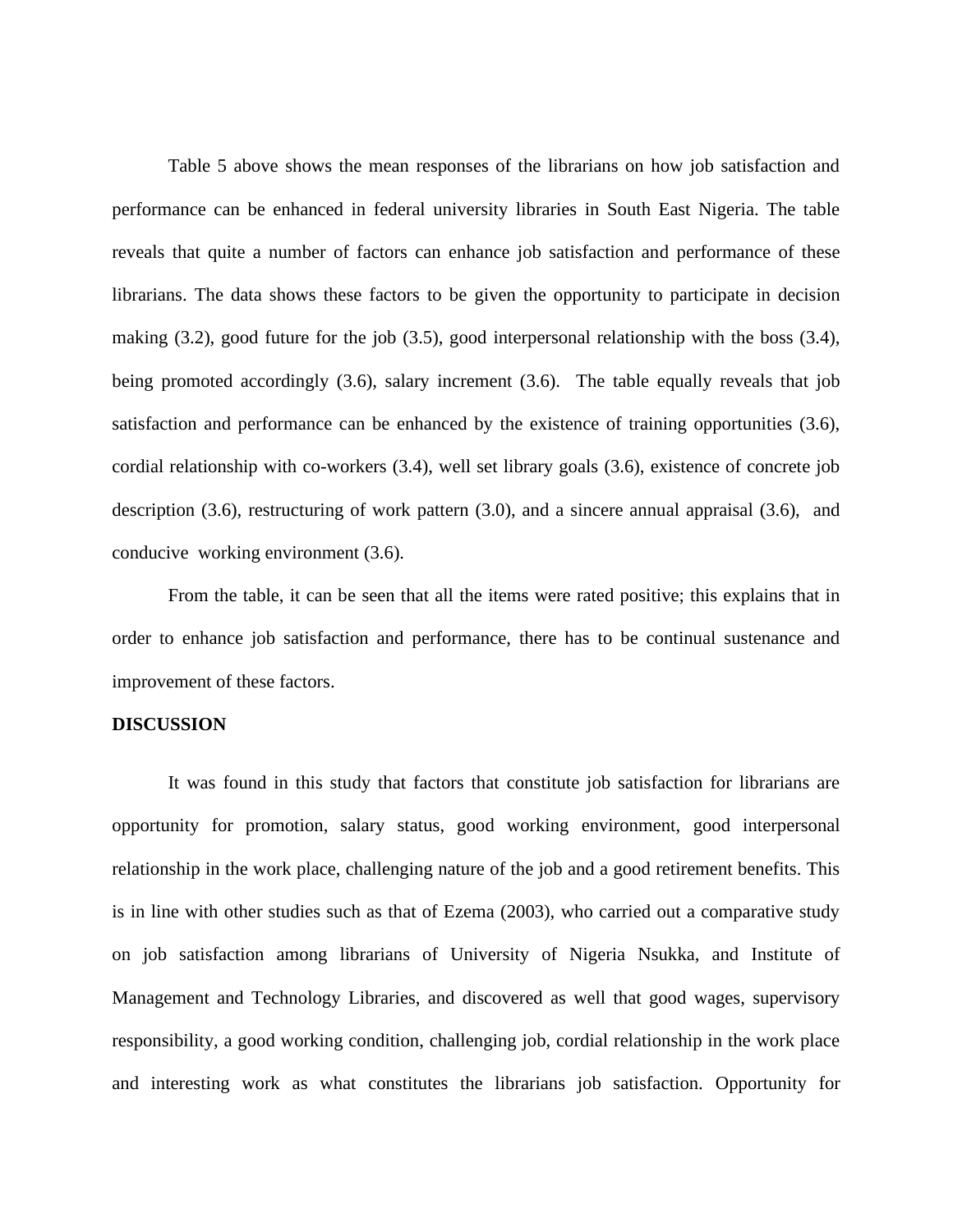promotion ranks very high as what constitutes the librarians job satisfaction. This agrees with Drafke and Kossen (2002), who stated that an employee's perception that the job future is good will derived satisfaction from the job. Also in line with the findings of McCormick and llger (2005), who reported that an employee's satisfaction will depend on factors such as probability that the employee will be promoted as well as the basis and the fairness of such promotion. The finding also shows that salary status also constitutes job satisfaction of librarians. This also agrees to the finding of Ekere (2010), and Katz in Sinclair (2005), who stated that financial reward plays significant role on job satisfaction. Good working environment also constitute job satisfaction. An examination of these responses shows that these constituents of job satisfaction are very essential for a librarian to be satisfied with his job.

The study again reveals that constituents of job performance include high quantity and high quality of work performed, timely completion of work, accuracy of work performed, good attitude while performing the job and ability to follow instructions. This is in line with James (2002), who looks at constituent of job performance to involve the act of carrying a command, duty or purpose and also as an observable measurable behavior of an employee in a particular situation. Equally, Armstrong (2000) stated that performance does not have to be only a direct observable action, but can constitute of mental productions such as answers or decisions. Therefore, it constitutes both behavior and result; result such as quality and quantity of work performed, timely completion and accuracy of work performed. Behavior on the other hand can be good attitude while performing the job and ability to follow instructions. From the findings, the constituent of job performance of librarians in federal university libraries in South East Nigeria determines the overall performance of these librarians in their libraries.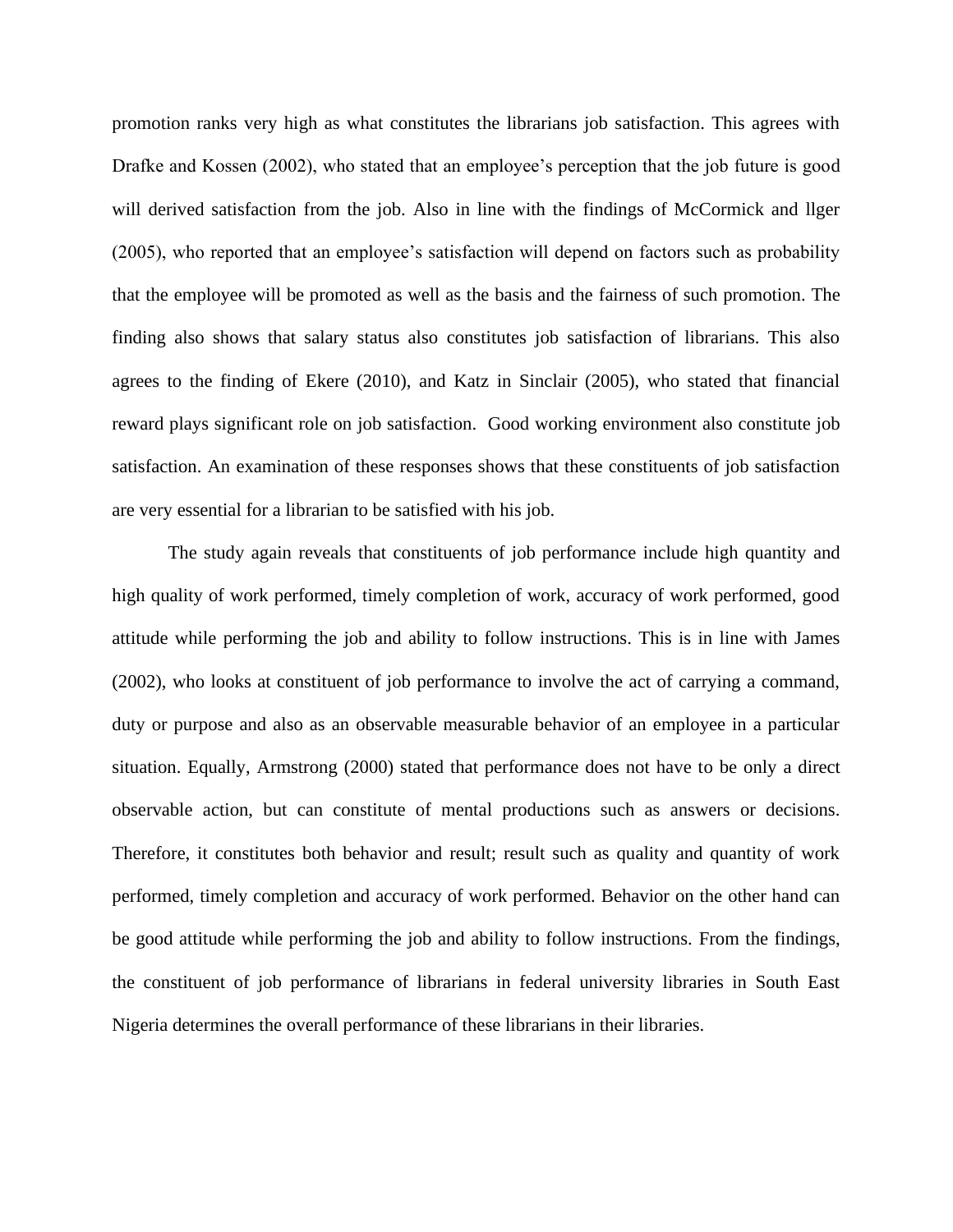The result of the analyzed data shows that majority of the librarians indicated that job satisfaction influences their job performance; and that satisfaction with their jobs makes them perform better. This indicates that job satisfaction has great positive influence on performance of these librarians. The study revealed that factors that influence job satisfaction and performance of librarians includes lack of opportunities for promotion, poor working environment, level of management interest in the librarians well being, lack of job description, opportunity for further training. This is in line with Obioha (2003), who identified people on the present job, opportunity for promotion, nature of work on the present job, managerial ability, and lack of physiological drive as factors influencing job satisfaction and performance. The findings shows that lack of opportunities for promotion, opportunity for further training, level of management interest in the librarians well being, lack of opportunities for promotion and poor working environment, and opportunity to use personal initiative on the job ranks very high in factors influencing their job satisfaction and performance; while job not having high status was not accepted as factors influencing job satisfaction and performance. Obioha (2003), who reported that an employee who is denied a promotion for a long time gets frustrated and therefore affect his job satisfaction and performance. Also stating that management must create a favourable environment in which the employee would work, and also motivate employees to a greater performance. Equally, the existence of training programmes designed to provide staff with the techniques for doing their job, will help to keep the librarian satisfied and enhance their performance. The finding that reward not being commensurate to input, little salary when compared with those in other profession and little opportunity to use personal initiative on the job as factors affecting job satisfaction and performance of the librarians. Therefore, for greater job satisfaction and performance of these librarians, the existing positive factors influencing job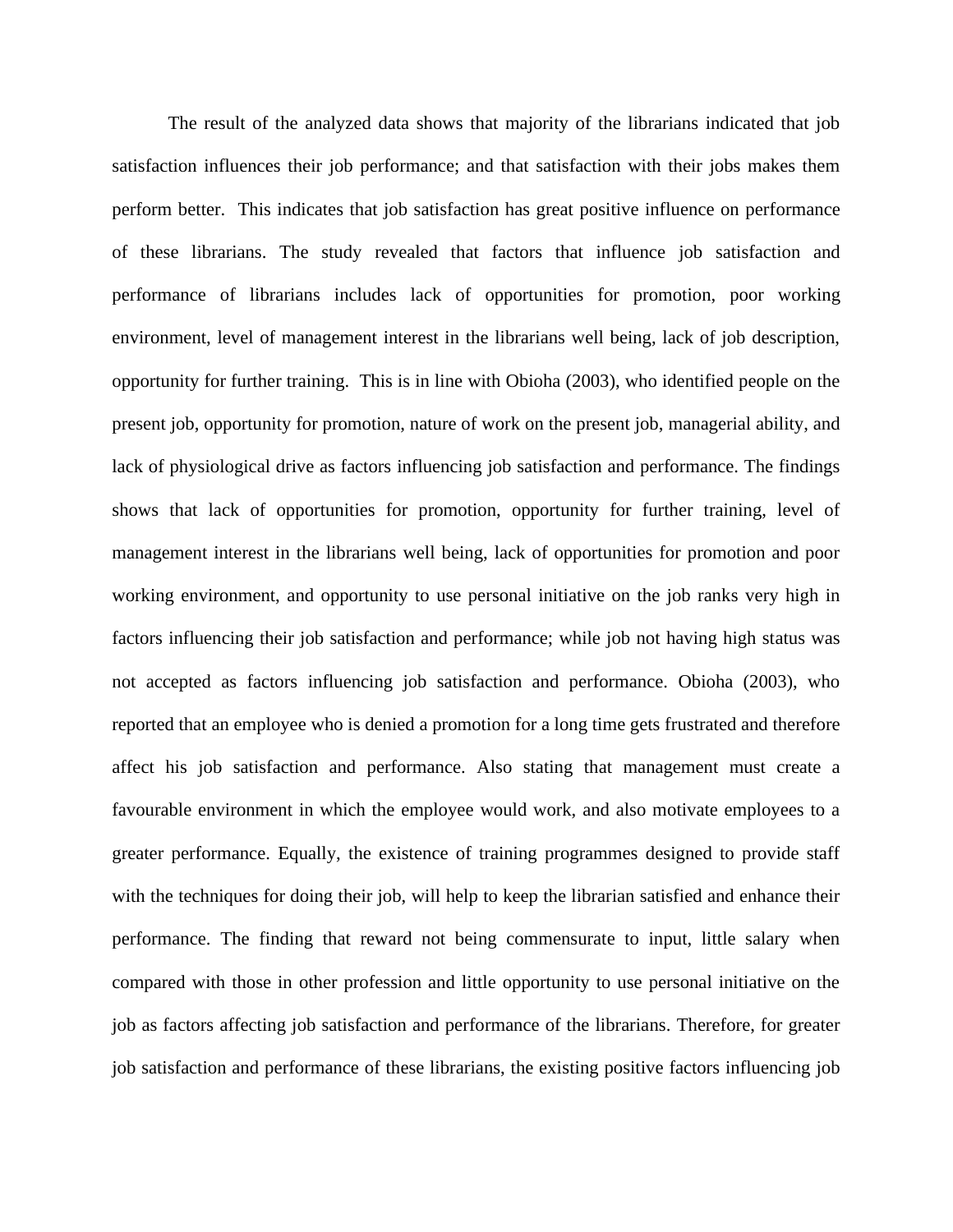should be encouraged such as opportunity for further training, management interest in the librarians well being. And equally the non existing factors such as lack of opportunities for promotion, poor working environment, should be put in place.

The analysis of the data indicates that majority of the librarians (3.6) stated that they are satisfied in general with their job as librarians. Stating also that their job gives them pleasure and the good future the job has for them makes them satisfied. Only a mean response of (1.5) of the librarians indicated that they will be, more satisfied doing a different job. Therefore, findings that most librarians in federal university libraries in South/East Nigeria are satisfied with their job is in line with a study by Owolabi and Salaam on job satisfaction and organizational commitment of academic librarians in Nigerian universities. Their findings reveals that majority of the academic librarians are satisfied with their job. Similarly, Ekere (2010), stated that librarians in university libraries exhibit average level of job satisfaction. This finding is based on overall job satisfaction of the librarians and does not mean that there is no aspect of their job they are not satisfied with.

It was found in this study that the means through which job satisfaction and performance of librarians can be enhanced are opportunity to participate in decision making, good future for the job, good interpersonal relationship with boss, promotion, salary increment, existence of opportunity for training, conducive working environment, cordial relationship with co-workers well set library goals, restructured work pattern and a sincere annual appraisal. **Recommendations** 

Based on the findings of the study, the following recommendations are made.

1. The existing constituents of job satisfaction can be sustained and improved through constant evaluation of the librarians on these areas to ascertain whether there is a shift in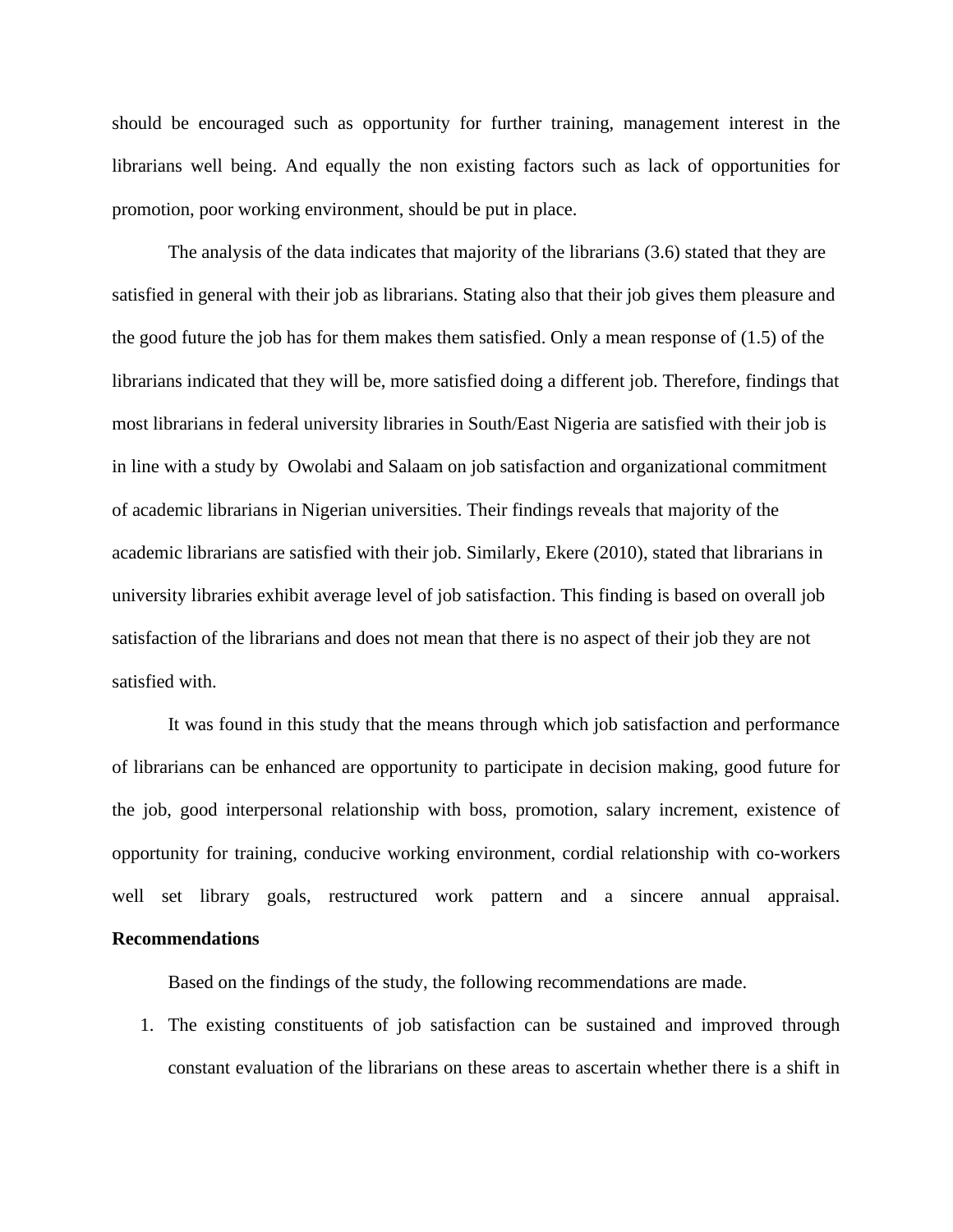what previously constituted job satisfaction for them and when there is, quick effort should be made to adjust to it.

- 2. Similarly, due to fast introduction of Information and Communication Technology (ICT) in library services, work pattern has equally changed. What takes a week to accomplish can be accomplished in a day or two. What a librarian do with many errors can accurately be performed with ICT. Therefore, it is important that appraisal system be restructured to accommodate these changes for better result. For instance the recent policy of promotion of academic staff based on publication in impact-facto journals.
- 3. Since the findings shows that job satisfaction has great influence on the librarians performance, in appraising the staff performance, effort should be made to ensure that factors that makes for job satisfaction are still in place before making a decision on whether a librarian is performing well or bad and take responsibility for management induced inefficiency.
- 4. The great level of job satisfaction showed by the librarians should be sustained and enhanced by ensuring that library policies are reviewed as and when due to fit into changes in education, economic and political system.
- 5. Effort should be made when recruiting librarians, to recruit those who have liking for the profession and will perform better when the conditions surrounding the job are not so favourable, and will perform best when there is a favourable environment.

#### **Conclusion**

The findings of the study reveals that there is general job satisfaction existing among librarians in federal university libraries in south east Nigeria. This was as a result of the existence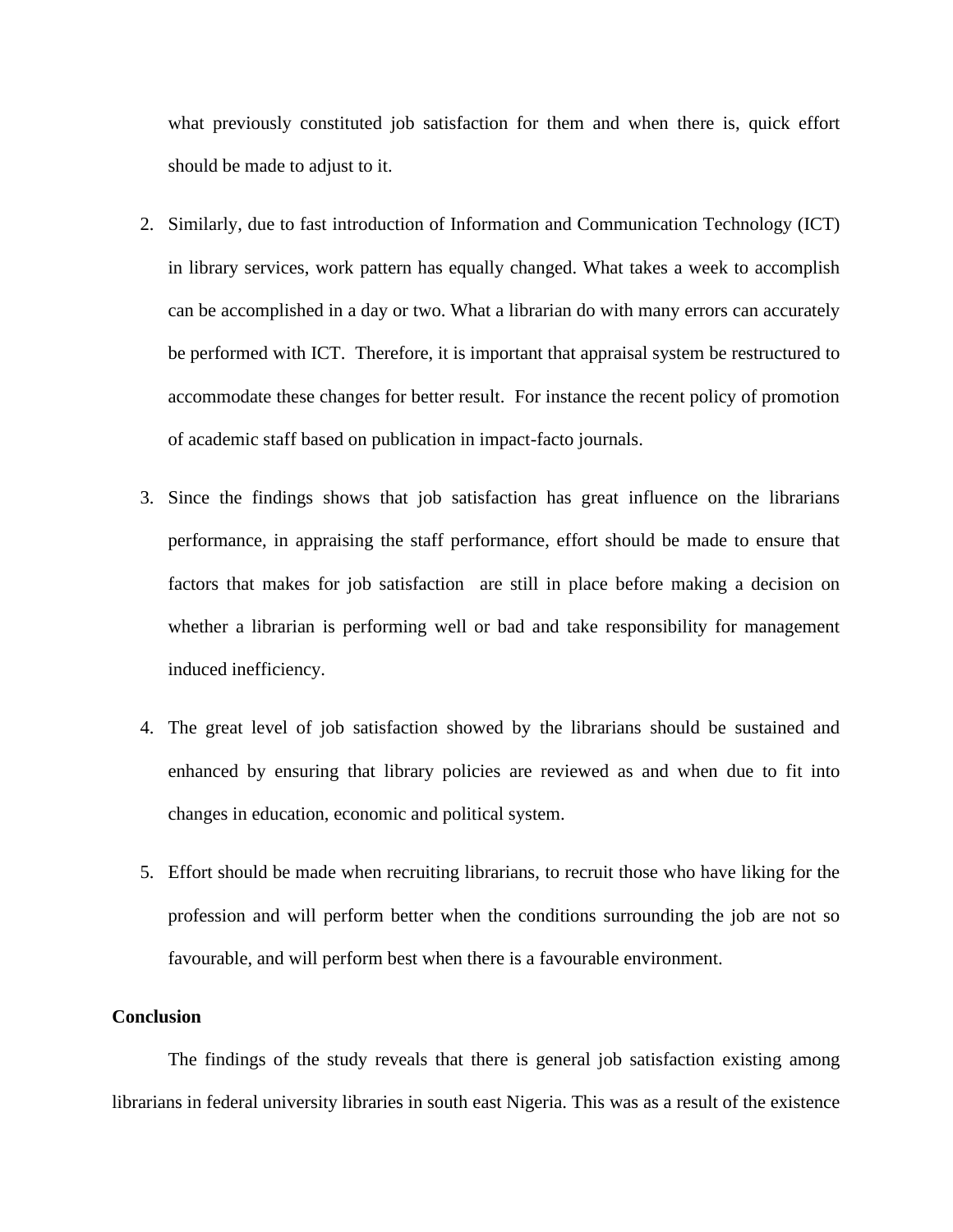of job satisfaction factors such as promotion, salary, good working environment etc. Also that job satisfaction has a great influence on the job performance of these librarians; therefore, there is a strong influence of job satisfaction on performance. Equally, lack of opportunity for promotion is the greatest factor that can affect their job satisfaction and performance and equally, the existence of promotion opportunities will greatly enhance the job satisfaction and performance of the librarians in federal university libraries in South East Nigeria.

#### **REFERENCES**

Adeyemo, D. A. (2000). Job involvement, Career commitment, Organizational commit Ment and job satisfaction of Nigerian Police. A multiple regression analysis. *Journal of Advance Studies in Educational Management* 5(6), 35-41.

Armstrong, M, (2000). *Performance management* New York: Kegan Paul.

- Bamgboye, E. O. (2007), Competence of librarians and access in ideal library services In C. O Omekwu, (E. D), *law libraries in Nigeria*. 71-78. Abuja: Nigeria Association of law libraries.
- Buchanan, K. (2002), Job Performance and Satisfaction. Available at: www.ezieaticle.com (accessed on April 4, 2021).
- Drafke, M. W. and Kossen, S. (2002). *The Human Side of Organizations*. New York: Addison Wesley Longman Inc.
- Ekere, F.C. (2006).*Administration of academic Libraries: a book of reading.* F.C. Ekere (Ed). Enugu: Praise House Publishers.
- Ekere, J. N. (2010) *Motivational Factor as a Correlates of Librarians Job Satisfaction*. Germany: Lambert Academic Publishing.
- Ezeji, S. C. (2000). The relationship between Professional Training level of education experience and job satisfaction. *Nigeria journal of education and Technology* (1): 32-37.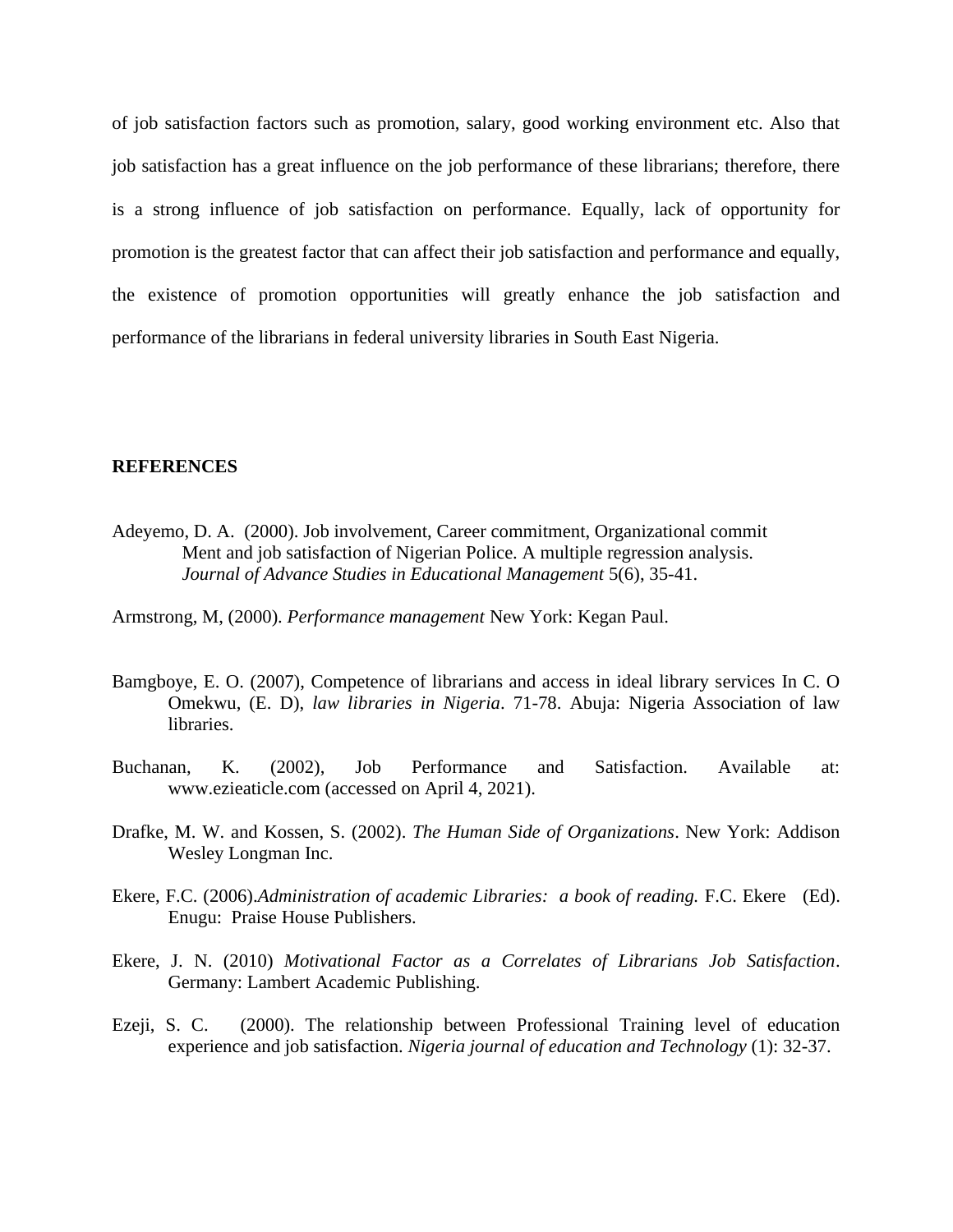- Ezema, J. U. (2003). Job Satisfaction among Librarians: A comparative study of University of Nigeria, Nsukka and the Institute of Management and Technology, Enugu Libraries. Unpublished MLS thesis, University of Nigeria, Nsukka.
- George, P.D. (2005). The determinant of job satisfaction among Beginning Librarians. *Library Quaterly* 49: 283-302.
- James, O. O. (2002). The effect of job satisfaction and motivation on performance of workers in Community Banks in Nsukka L. G.A. Unpublished Dissertation, University of Nigeria, Nsukka
- McCormick, E. J. and Ileng, D. R. (2005). *Industrial and Organizational Psychology*, 8<sup>th</sup> ed. London: Allen and Unwin.
- Nworgu, B.G (2006) *Education Research: Basic Issues and Methodology*. Nsukka: University Trust Publisher.
- Obioha, V.U. (2003). The impact of job satisfaction on employee performance in government owned enterprises. Unpublished master's dissertation, University of Nigeria Enugu Campus.
- Owolabi. K. A. and Salaam M. O. (2010). Job Satisfaction and Organization of Academic Librarians in Nigeria Universities. Library Herald (2) 48. Available at: [www.indianjournals.com](http://www.indianjournals.com/) (accessed on January 19, 2021).
- Sinclair, R. R., Tucker, J.C., Cullen, J. C., Wright C. (2005). Performance differences among four organizational commitment profiles. *Journal of Applied Psychology* 90 (6):1280- 1287.
- Srivastava, A .K. (2008) Effect of Perceived Work Environment on Employees' Job Behaviour and Organizational Effectiveness*. Journal of the Indian Academy of Applied Psychology* 34 (1) : 47-55.
- Weiss, H. M (2000), Deconstructing job satisfaction: separating evaluation, beliefs and affective experiences. Human Resource *Management Review.12*: 173-194.